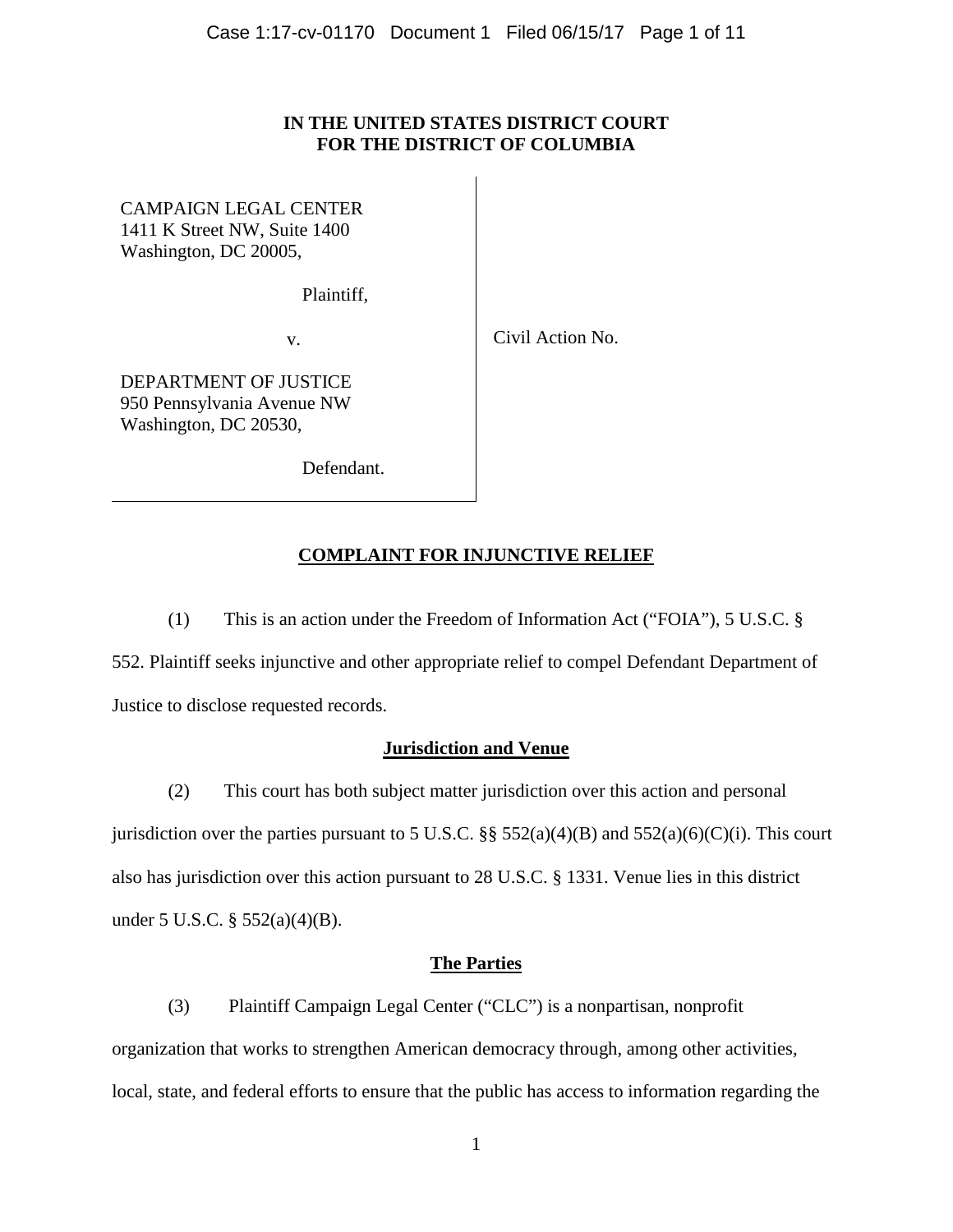#### Case 1:17-cv-01170 Document 1 Filed 06/15/17 Page 2 of 11

financing of our election campaigns and the influence campaign donations have on governmental policy decisions. As part of this effort, CLC conducts research, authors reports and articles, and regularly provides expert analysis to the media. CLC is also involved in litigation throughout the country regarding campaign finance matters, participates in rulemaking and advisory opinion proceedings before the Federal Election Commission ("FEC") to ensure that the agency is properly interpreting and enforcing federal election laws, and files FEC complaints requesting that enforcement actions be taken against individuals or organizations that violate the law. To support these efforts and to educate the public, CLC regularly seeks information under FOIA regarding federal agency decisionmaking.

(4) Defendant Department of Justice ("DOJ") is a department of the Executive Branch of the United States Government. The Office of the Inspector General ("OIG") and the Office of Legal Counsel ("OLC") are offices within defendant DOJ, and the Federal Bureau of Prisons ("BOP") is a component of defendant DOJ. Defendant DOJ is an "agency" within the meaning of  $5 \text{ U.S. C} \$  $552 \text{ (f)}$ .

#### **Background**

(5) In August 2016, the DOJ OIG issued a report concluding that "contract prisons incurred more safety and security incidents per capita than comparable BOP institutions."[1](#page-1-0)

(6) The OIG report highlighted in particular the problems at private prisons operated by GEO Group Inc. ("GEO Group"), one of the largest private prison contractors. Specifically, the report noted that GEO Group's "contract prisons had more incidents per capita compared to those operated by [other contractors] for contraband finds, several types of reports of incidents,

<span id="page-1-0"></span> <sup>1</sup> Office of Inspector General, U.S. Dep't of Justice, *Review of the Federal Bureau of Prisons' Monitoring of Contract Prisons* at 2 (Aug. 2016), https://oig.justice.gov/reports/ 2016/e1606.pdf#page=2.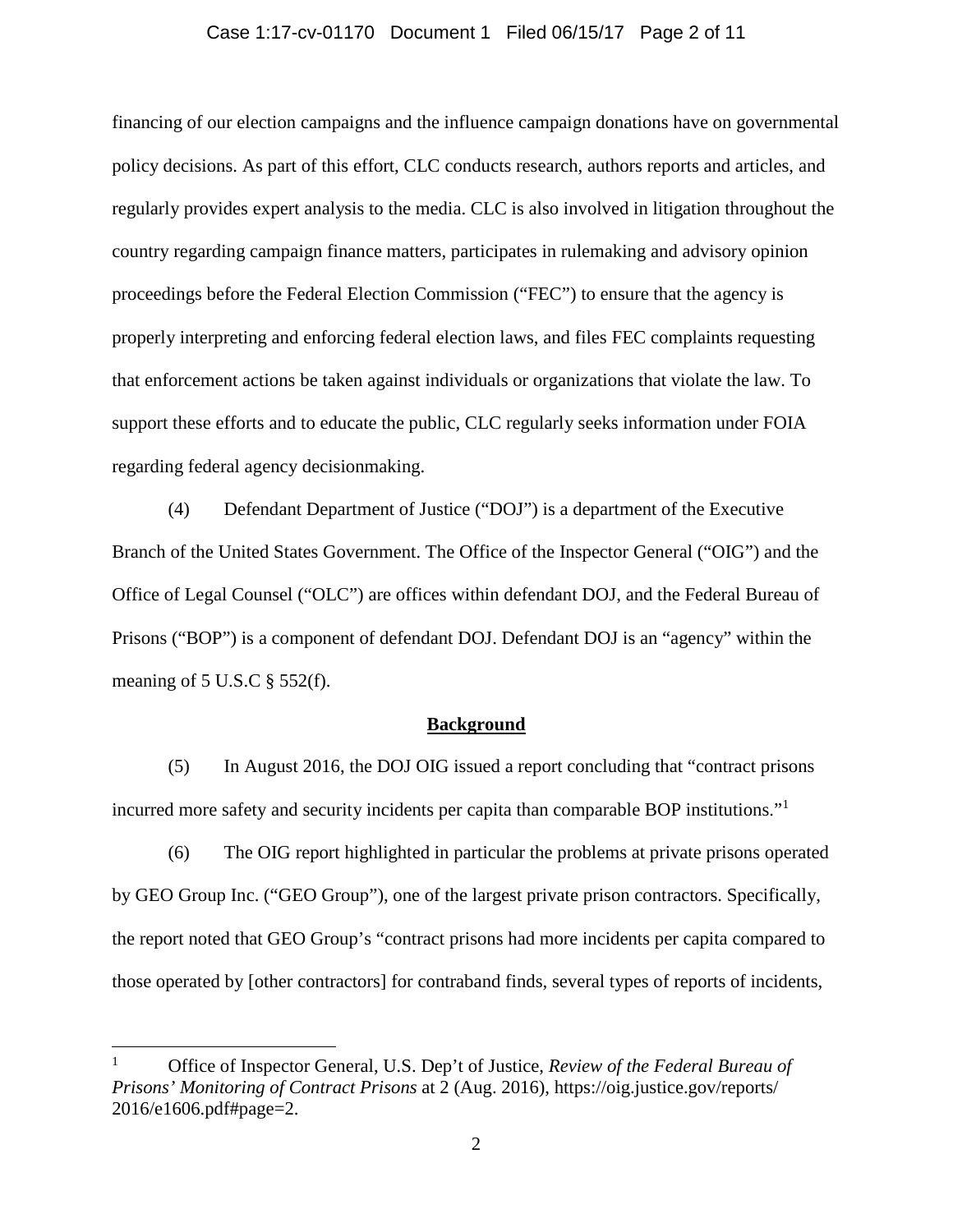#### Case 1:17-cv-01170 Document 1 Filed 06/15/17 Page 3 of 11

lockdowns, guilty findings on inmate discipline charges, positive drug test results, and sexual misconduct."<sup>[2](#page-2-0)</sup>

(7) On August 18, 2016, then-Deputy Attorney General Sally Yates issued a memo instructing the Bureau of Prisons to phase-out the use of privately operated correctional facilities, writing that private prisons "compare poorly to our own Bureau facilities" and "do not provide the same level of correctional service, programs, and resources; . . . do not save substantially on costs; and as noted in a recent report by the Department's Office of Inspector General, . . . do not maintain the same level of safety and security."<sup>[3](#page-2-1)</sup>

(8) The next day, August 19, 2016, GEO Group's wholly-owned subsidiary, GEO Corrections Holdings, Inc., contributed \$100,000 to Rebuilding America Now, a "super PAC" supporting Donald Trump's campaign for president.

(9) Rebuilding America Now had the blessing of the Trump campaign as one of its preferred super PACs. According to media reports, President Trump's then-campaign manager, Paul Manafort, called into a July 2016 meeting with top donors to Rebuilding America Now informing them that they were the only super PAC he was addressing.<sup>[4](#page-2-2)</sup>

(10) At the same meeting of the super PAC's donors, attendees were shown a quote from then-Governor Mike Pence, who stated that "[s]upporting Rebuild [*sic*] America Now is one of the best ways to stop Hillary Clinton and help elect Donald Trump our next president!"[5](#page-2-3)

<span id="page-2-0"></span> <sup>2</sup> *Id.* at 15.

<span id="page-2-1"></span><sup>3</sup> *See* Memorandum from Sally Q. Yates (Aug. 18, 2016), https://www.justice.gov/archives/opa/file/886311/download.

<span id="page-2-2"></span><sup>4</sup> Alex Isenstadt and Kenneth P. Vogel, *Trump Blesses Major Super PAC Effort*, Politico (July 20, 2016), http://www.politico.com/story/2016/07/trump-super-pac-donors-225892.

<span id="page-2-3"></span>Id. The Politico article mistakenly quotes Pence as referring to "Rebuild America Now"; the link to the slide shown at the meeting shows the actual quote, which referred to Rebuilding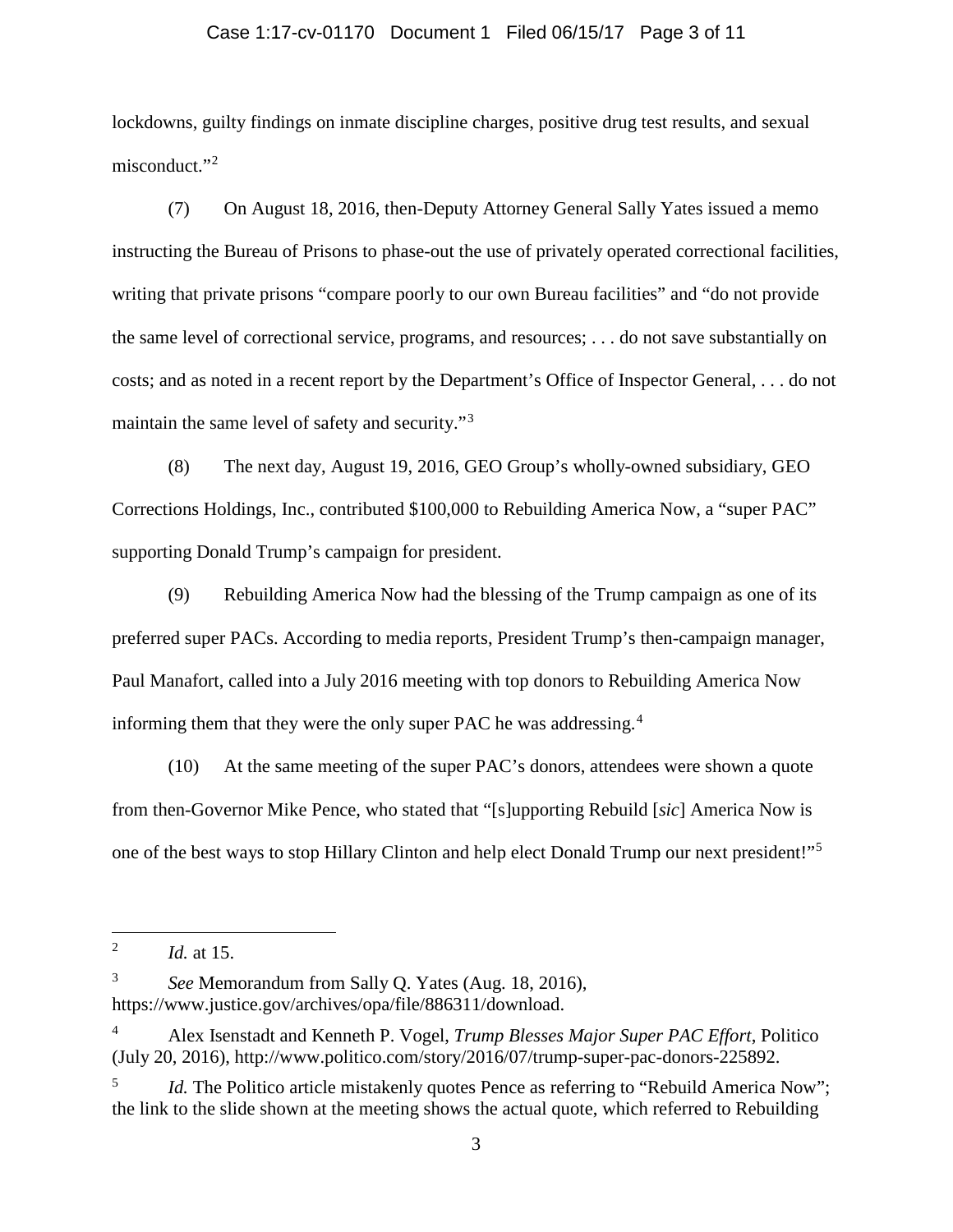#### Case 1:17-cv-01170 Document 1 Filed 06/15/17 Page 4 of 11

(11) Federal law prohibits a federal contractor from "directly or indirectly . . .

mak[ing] any contribution of money or other things of value, or . . . promis[ing] expressly or impliedly to make any such contribution . . . to any person for any political purpose or use." 52 U.S.C. § 30119(a)(1). Federal law likewise prohibits any person from "knowingly . . . solicit [ing] any such contribution for any such person for any such purpose." *Id.* § 30119(a)(2).

(12) On November 1, 2016, CLC and an individual, Catherine Hinckley Kelley, filed a complaint with the FEC against Rebuilding America Now and GEO Corrections Holdings, Inc., seeking enforcement for apparent violation of the ban on federal contractor donations.<sup>[6](#page-3-0)</sup> The same day, GEO Corrections Holdings, Inc. contributed an additional \$125,000 to Rebuilding America Now.

(13) On February 21, 2017, two weeks after being confirmed, Attorney General Jeff Sessions issued a memo rescinding the August 18, 2016 directive from Ms. Yates to phase-out the use of private prisons.

(14) Attorney General Sessions's single-paragraph memo stated that Ms. Yates' decision "changed long-standing policy and practice, and impaired the Bureau's ability to meet the future needs of the federal correctional system," and he thus "direct[ed] the Bureau to return to its previous approach."[7](#page-3-1)

 $\overline{a}$ 

America Now. *See* http://static.politico.com/82/37/a220e5774f6e893fadcc4d48abfe/rebuildingamerica-now-pac-slide.jpg.

<span id="page-3-0"></span><sup>6</sup> *See* Complaint, http://www.campaignlegalcenter.org/sites/default/files/11-01- 16%20Rebuilding%20America%20Now%20Contractor%20Complaint.pdf.

<span id="page-3-1"></span><sup>7</sup> *See* Memorandum from Jefferson B. Sessions III (Feb. 21, 2017), https://www.bop.gov/resources/news/pdfs/20170224\_doj\_memo.pdf.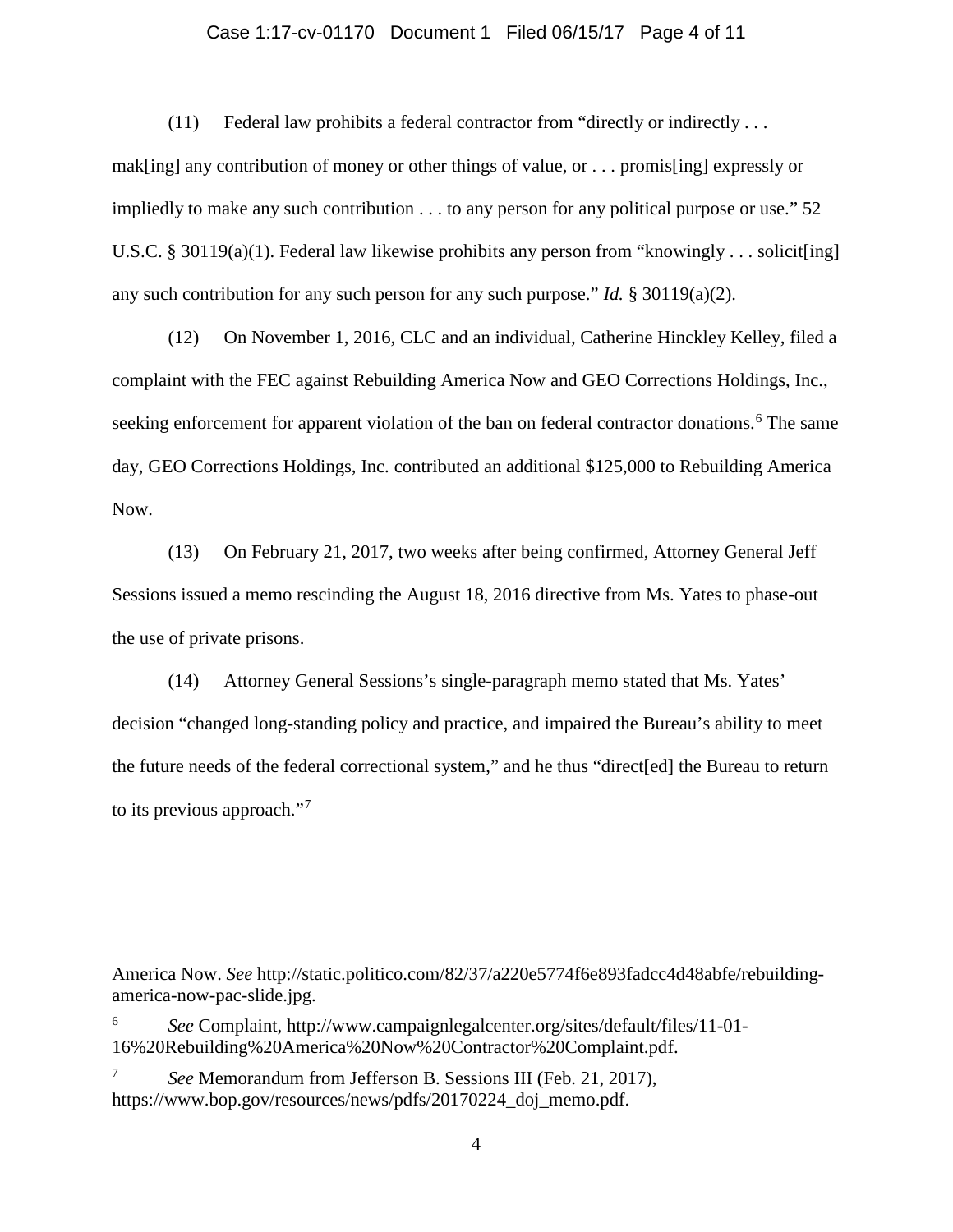### Case 1:17-cv-01170 Document 1 Filed 06/15/17 Page 5 of 11

(15) Attorney General Sessions' rescission of the earlier memo attracted significant attention among the press and public, $\delta$  and caused the stock prices of private prisons to rise significantly.<sup>[9](#page-4-1)</sup> Many news reports pointed out that the private prison companies, including GEO Group, that benefitted from the policy reversal had financially supported President Donald Trump's campaign and inauguration.<sup>[10](#page-4-2)</sup>

(16) In April 2017, GEO Group was awarded a \$110 million contract to build the first

immigrant detention center under the Trump administration.<sup>[11](#page-4-3)</sup>

## **Plaintiff's FOIA Requests and Defendant's Responses**

(17) By letter to DOJ dated February 28, 2017 (addressed to the Office of the Attorney

General, the Office of Legal Counsel, BOP, OIG, and the Office of Public Affairs ("OPA")),

plaintiff requested records pertaining to how and why DOJ reversed its decision to phase-out the

<span id="page-4-0"></span> <sup>8</sup> *E.g.*, Eric Lichtblau, *Justice Department Keeps For-Profit Prisons, Scrapping an Obama Plan*, N.Y. TIMES (Feb. 23, 2017), https://www.nytimes.com/2017/02/23/us/politics/justicedepartment-private-prisons.html; Jon Schuppe, *Private Prisons: Here's Why Sessions' Memo Matters*, NBC NEWS (Feb. 26, 2017), http://www.nbcnews.com/news/us-news/private-prisonshere-s-why-sessions-memo-matters-n725316; Christopher Dean Hopkins, *Private Prisons Back in Mix for Federal Inmates as Sessions Rescinds Order,* NPR (Feb. 23, 2017) http://www.npr.org/sections/thetwo-way/2017/02/23/516916688/private-prisons-back-in-mixfor-federal-inmates-as-sessions-rescinds-order

<span id="page-4-1"></span><sup>9</sup> Robert Martin, *The GEO Group, Corecivic Inc Up on Sessions Memo*, NASDAQ (Feb. 23, 2017), http://www.nasdaq.com/article/the-geo-group-inc-geo-corecivic-inc-cxw-up-on-sessionsmemo-cm752487

<span id="page-4-2"></span><sup>10</sup> *E.g.*, Fredereka Schouten, *Private Prisons Back Trump and Could See Big Payoffs With New Policies*, USA Today (Feb. 23, 2017) http://www.usatoday.com/story/news/politics/2017/ 02/23/private-prisons-back-trump-and-could-see-big-payoffs-new-policies/98300394/; Betsy Woodruff, *Trump Moves to Make Private Prisons Great Again,* DAILY BEAST (Feb. 23, 2017) http://www.thedailybeast.com/articles/2017/02/23/trump-moves-to-make-private-prisons-greatagain.html, David Dayen, *Memo Restoring Use of Private Prisons Is Good News for One Company*, THE NATION (Feb. 24, 2017), https://www.thenation.com/article/memo-restoring-useof-private-prisons-is-good-news-for-one-company/

<span id="page-4-3"></span><sup>11</sup> Meredith Hoffman, *Immigrant Detention Center to Be Built in Texas for \$110M*, ASSOCIATED PRESS (Apr. 13, 2017), https://www.usnews.com/news/beststates/texas/articles/2017-04-13/texas-getting-first-immigrant-lockup-built-under-trump.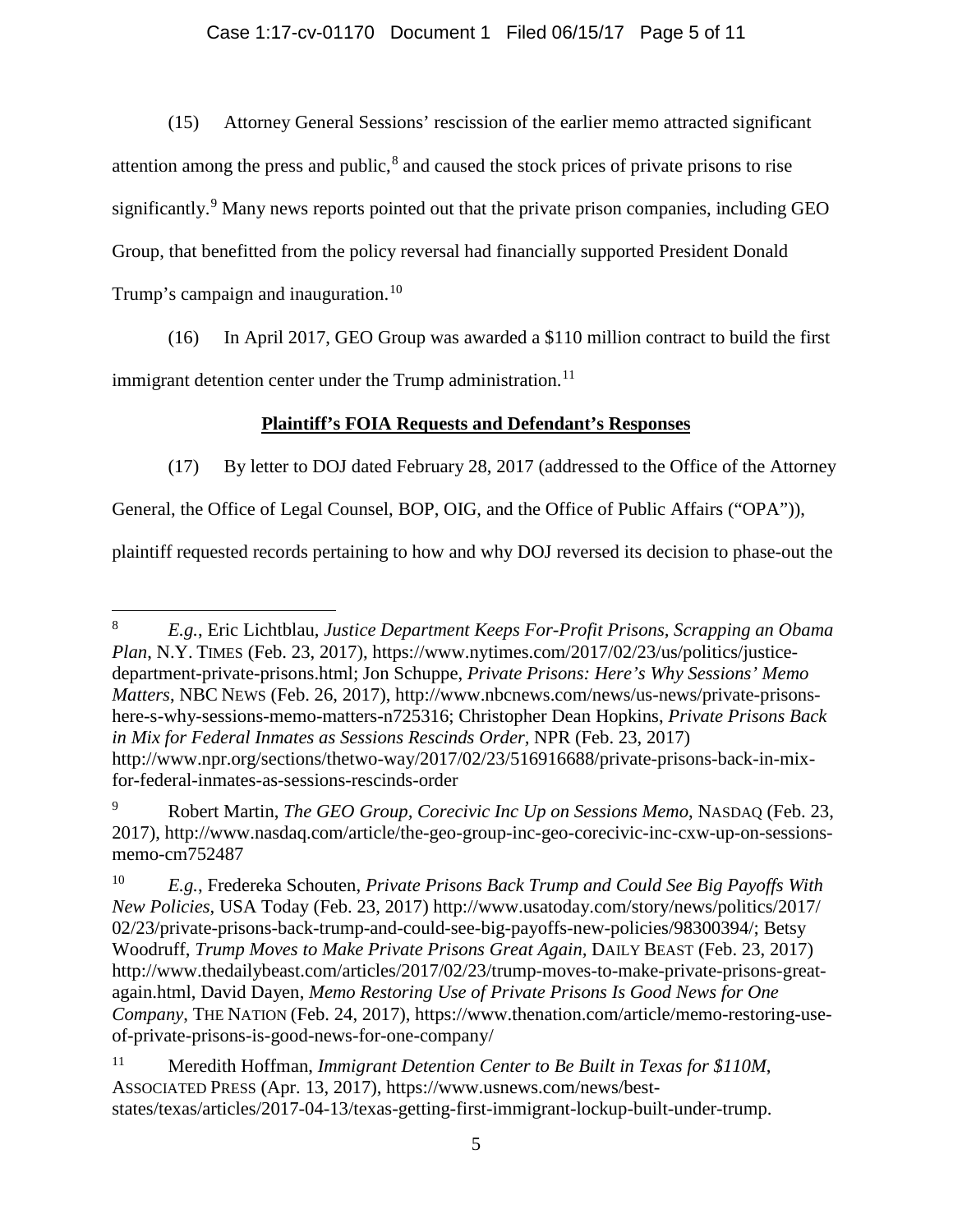#### Case 1:17-cv-01170 Document 1 Filed 06/15/17 Page 6 of 11

use of private prisons and the relationship between that decision and the financial support GEO

Group and its subsidiary GEO Corrections Holdings, Inc. provided Rebuilding America Now

and President Trump's inauguration.

- (18) Specifically, plaintiff's February 28, 2017 request sought:
- 1. "All factual materials, reports, and other evidence that the DOJ considered in reaching its conclusion to rescind the August 18, 2016 memo on private prisons";
- 2. "All correspondence with David Stewart";
- 3. "All correspondence with Ryan Robichaux";
- 4. "All correspondence with Michael Scrivner";
- 5. "All correspondence with Peter Leon";
- 6. "All correspondence with Leo Aguirre";
- 7. "All correspondence with Mark Smith"; and
- 8. "All records that mention 'Rebuilding America Now.'"

*See* Ex. 1 (2/28/17 FOIA Letter).

(19) Plaintiff's February 28, 2017 letter noted that its request encompassed both physical and digital records, including emails sent or received on governmental email addresses as well as all other email addresses and accounts used to conduct official business.

(20) The letter also provided a limited timeframe for plaintiff's requests—November 9, 2016 to February 21, 2017.

(21) Plaintiff's February 28, 2017 letter also requested that any search, review, or duplication fees associated with its FOIA request be "without or at a reduced charge" pursuant to 5 U.S.C. §§ 552(a)(4)(A)(iii) and (a)(4)(A)(ii)(II)-(III). Plaintiff sought theses waivers because it has no commercial interest in the information, will use the information to inform the public about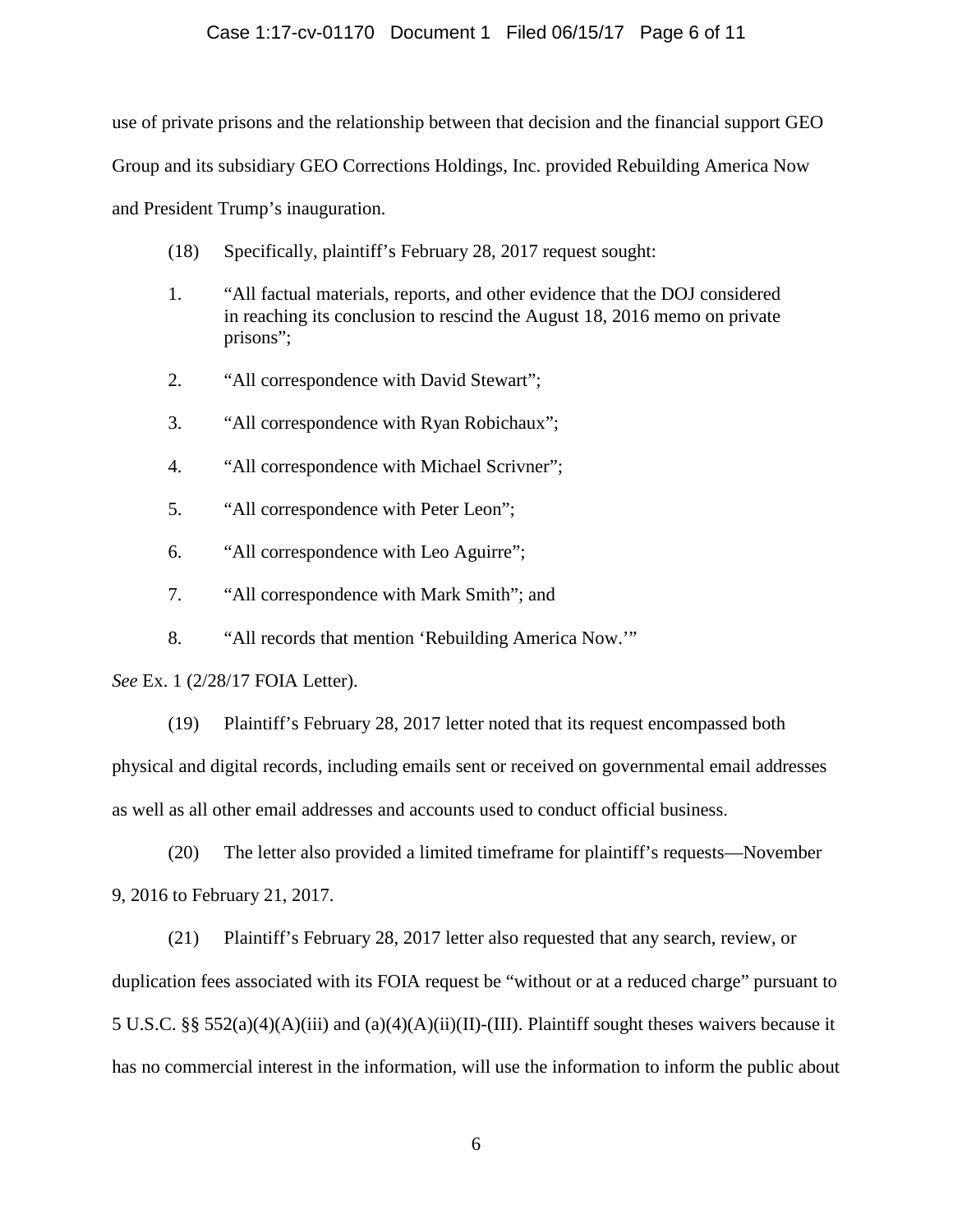#### Case 1:17-cv-01170 Document 1 Filed 06/15/17 Page 7 of 11

the operations of government, and qualifies as a representative of the news media. *See* Ex. 1 at III.A-B.

(22) Plaintiff also sought expedited processing of its request pursuant to 28 C.F.R. § 16.5(e)(1)(iv) because the information sought involves a matter of exceptional media interest and "DOJ's sudden reversal of a policy first established in response to safety and security concerns raises questions about the government's integrity which can affect public confidence." Ex. 1 at IV.

(23) By email and telephone exchanges with BOP on March 1, 2017, plaintiff clarified that its request was properly directed to BOP in addition to DOJ and the Office of the Attorney General, and clarified that it also sought "[a]ll inquiries to the BOP from the Attorney General's Office pertaining to the August 18, 2016 memo on private prisons, and all BOP responses to those inquiries" for the same November 9, 2016 to February 21, 2017 timeframe. *See* Ex. 2 (3/1/17 Emails with BOP).

(24) On March 2, 2017, BOP sent plaintiff an email with an attached letter acknowledging receipt of the request and assigned it FOIA number 2017-03002.

(25) On March 7, 2017, OIG sent plaintiff an email with an attached letter acknowledging receipt of the FOIA request and assigned it control number 17-OIG-143.

(26) On March 24, 2017, OLC sent plaintiff an email with an attached letter acknowledging receipt of the FOIA request and assigned it tracking number FY17-134. OLC also noted that on March 22, 2017, OPA had granted plaintiff's request for expedited processing pursuant to 28 C.F.R. § 16.5(e)(2).

(27) On April 13, 2017, plaintiff sent an email to OIG and OLC seeking a status update regarding its request.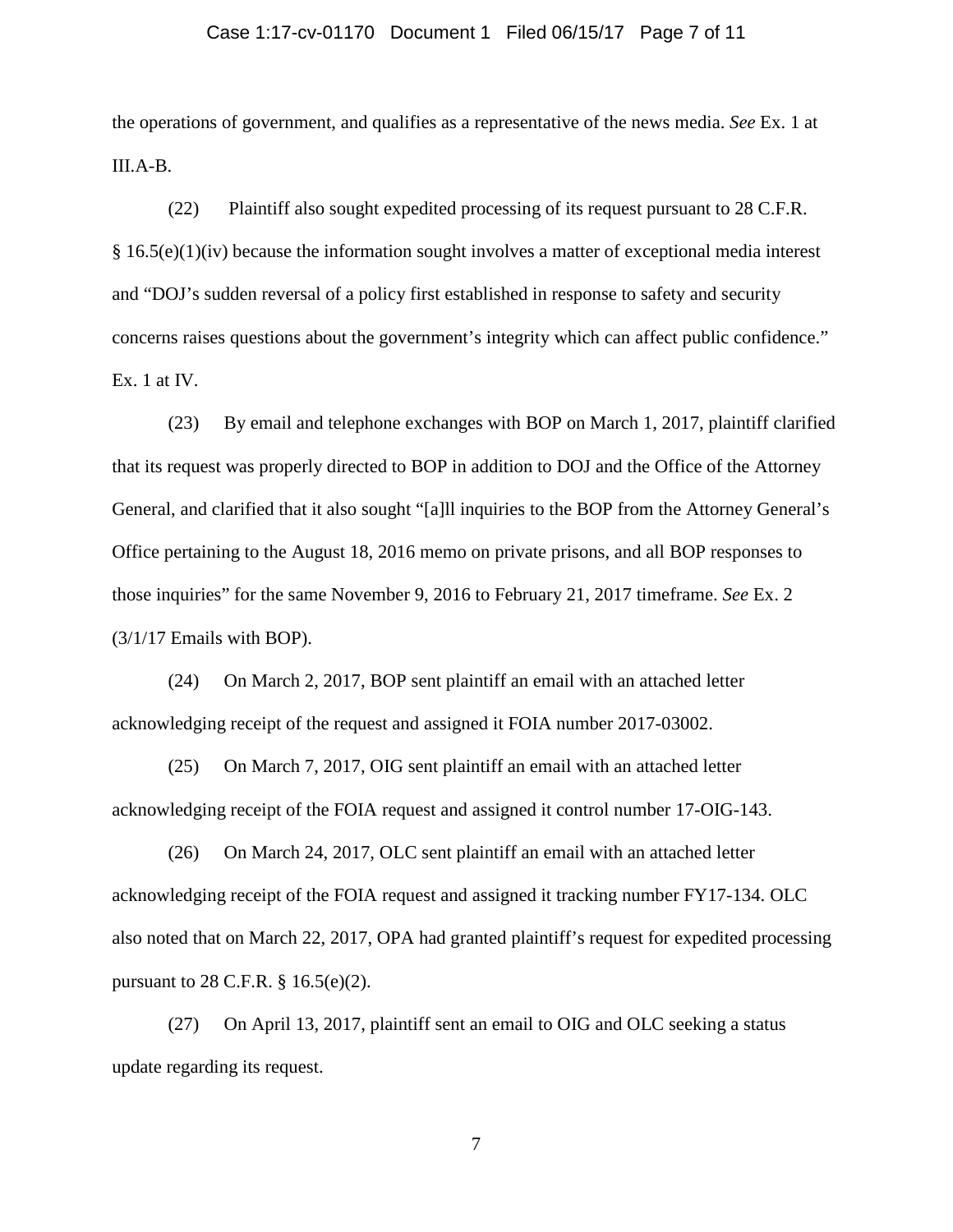#### Case 1:17-cv-01170 Document 1 Filed 06/15/17 Page 8 of 11

(28) On April 14, 2017, OLC Paralegal and FOIA Specialist Melissa Golden replied to plaintiff's April 13, 2017 email to OLC stating that, despite the grant of expedited processing, "our best estimate is that we hope to complete the processing of your request by the *end of the calendar year*" (emphasis added). Plaintiff did not receive a response from OIG.

(29) On May 15, 2017, plaintiff left a voicemail message with BOP FOIA Public Liaison, Mr. C. Darnell Stroble, seeking a status update on its request. The next day, May 16, Linda Bowe from BOP's Central Office called plaintiff to say that the request had been sent to BOP's component offices and that it was on the "complex" track and would take some time to complete.

(30) Plaintiff informed Ms. Bowe that the request had been granted expedited processing, and in response she noted that the "wires had been crossed" and that Mr. Stroble would follow up by phone within 24 hours.

(31) Mr. Stroble never followed up, nor did he respond to a voicemail plaintiff left for him on May 18, 2017.

(32) On May 18, 2017, plaintiff left a voicemail with Ms. Jeanetta M. Howard of OLC inquiring as to the status of the request, but she has not returned plaintiff's phone call.

(33) On May 22, 2017, plaintiff sent a letter by email and certified mail to OLC, BOP, and OIG stating that if document production did not commence within two weeks, or a timely schedule for compliance was not agreed to within two weeks, plaintiff would file a lawsuit challenging DOJ's unreasonable delay in fulfilling its FOIA obligations. Ex. 3 (5/22/17 Letter).

(34) On June 1, 2017, BOP attorney Michael North called plaintiff and requested that it revise its request to include the email address domain names of the individuals named in the request and the names of specific BOP employees to whom the request is directed. Plaintiff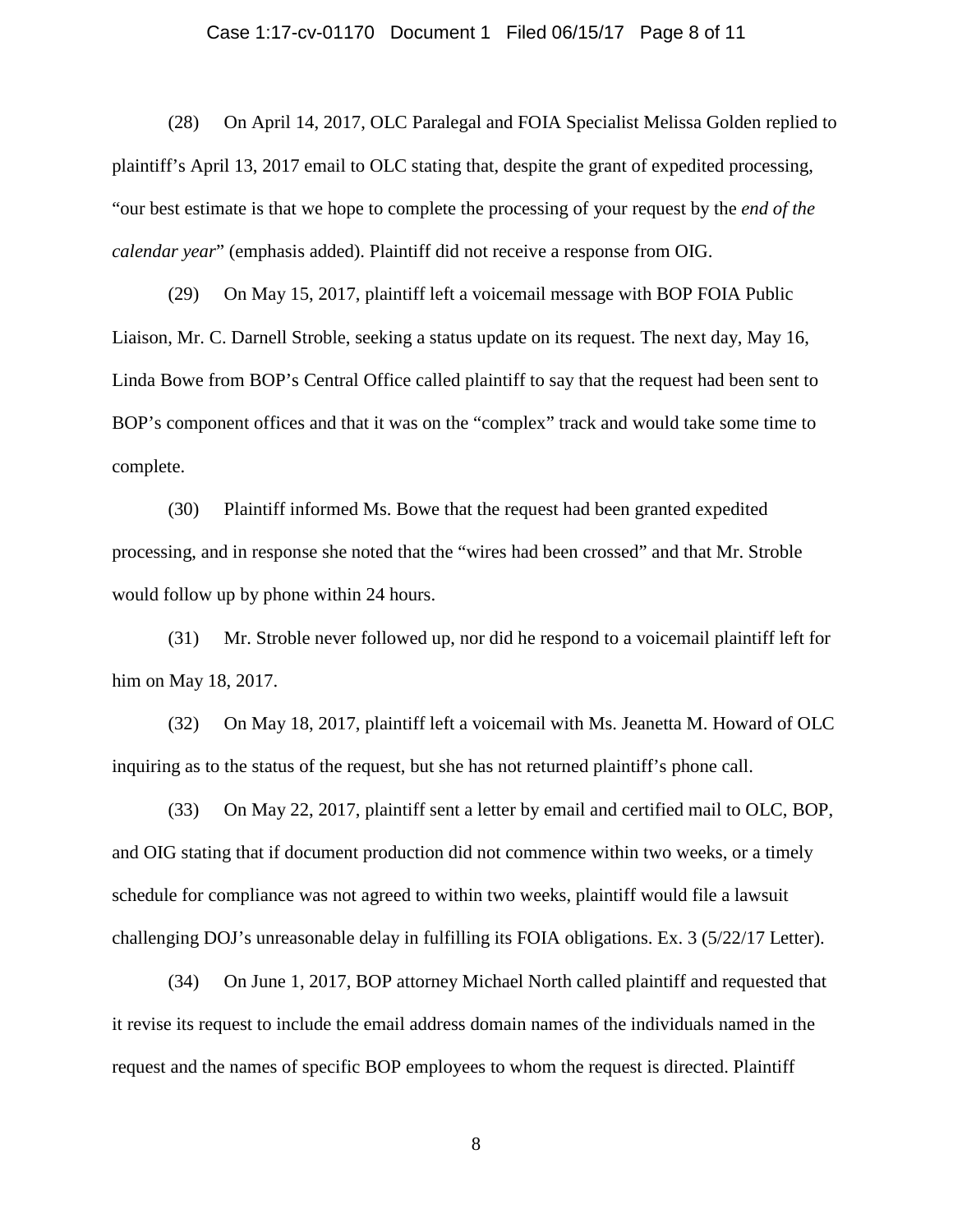#### Case 1:17-cv-01170 Document 1 Filed 06/15/17 Page 9 of 11

informed Mr. North that the previous two BOP representatives with whom plaintiff had spoken had not stated that the request need be revised in this manner. Plaintiff also informed Mr. North that the request had been granted expedited processing by OPA, about which Mr. North asserted that he was unaware.

(35) On June 6, 2017, plaintiff sent a revised version of the request to BOP's North narrowing the request to the email domain names of the specified non-government individuals. Ex. 4 (6/6/17 revised BOP request).

(36) On June 9, 2017, plaintiff sent an email to BOP's North inquiring as to the status of the request.

(37) On June 12, 2017, BOP's North replied, "Your revised request is being processed on our expedited track. We are still gathering records responsive to your request. I am hopeful to have all responsive records in hand by the end of next week, at which time we will have a better feel for the time needed to process the records."

(38) To date, defendant and its components have not produced any documents in response to plaintiff's request described in paragraphs 18, 23, and 35. OLC and OIG have not informed plaintiff of a reasonable anticipated date for the completion of the processing of the requests. And although BOP has provided several updates, none of those updates has included even a basic estimate of when production of documents might begin.

(39) DOJ's delay—and OLC's projection that *expedited* processing will take until the *end of the calendar year*—contravenes the grant of expedited processing, which requires DOJ to give plaintiff's request "priority" and process it "as soon as practicable." 28 C.F.R. § 16.5(e)(4).

(40) Moreover, even in the absence of the grant of expedited processing, DOJ has exceeded the generally applicable twenty-day deadline for the processing of *any* FOIA request.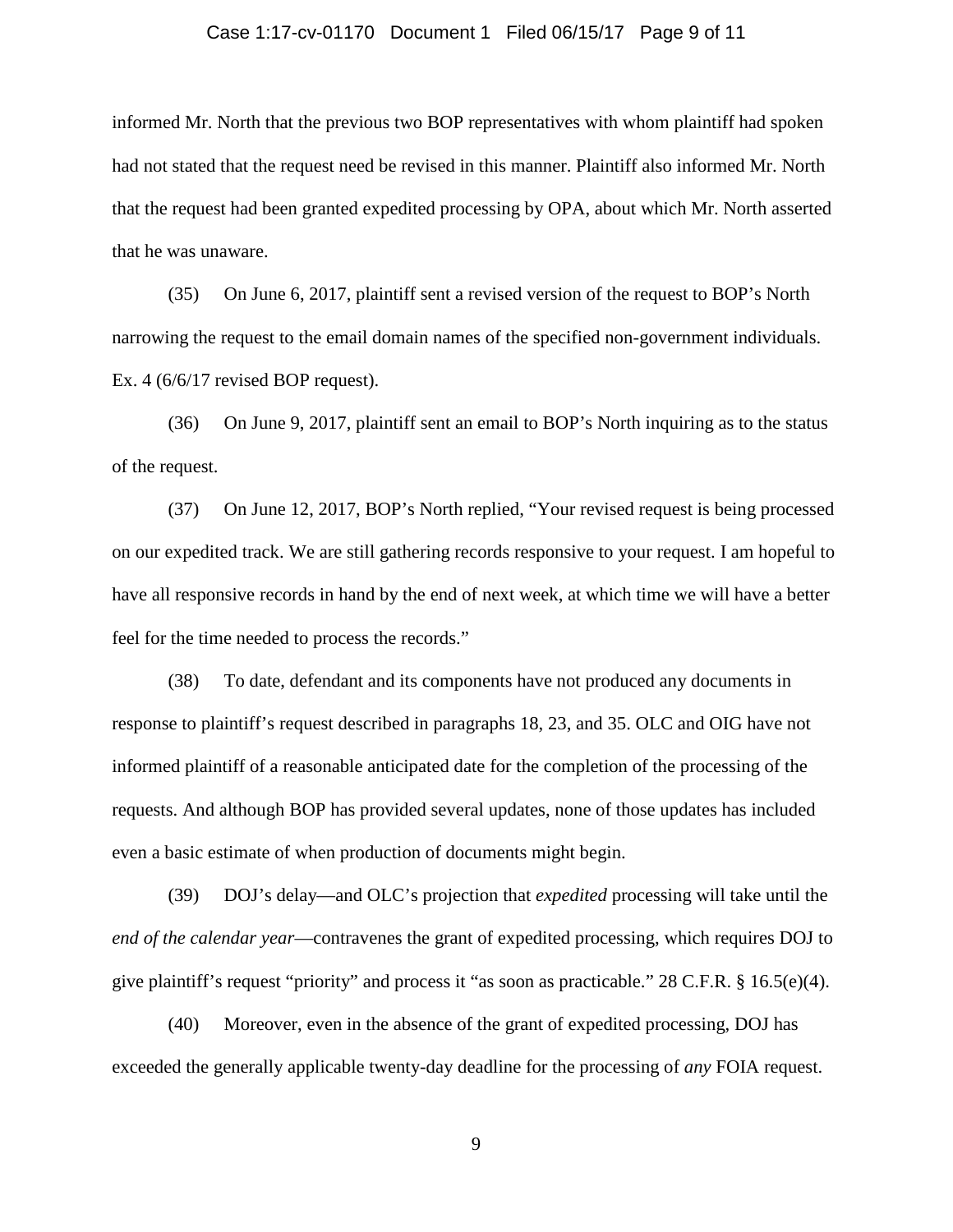#### Case 1:17-cv-01170 Document 1 Filed 06/15/17 Page 10 of 11

(41) Plaintiff has exhausted the applicable administrative remedies with respect to all of its FOIA requests referenced herein. *See* 5 U.S.C. § 552(a)(6)(C)(i).

(42) Defendant has wrongfully withheld the requested records from plaintiff.

#### **CAUSES OF ACTION**

#### **Violation of the Freedom of Information Act for Failure to Expedite Processing**

(43) Plaintiff repeats and realleges paragraphs 1-42.

(44) Defendant has violated FOIA and DOJ regulations by failing to actually expedite the processing of plaintiff's FOIA request despite granting expedited processing.

(45) Plaintiff has exhausted the applicable administrative remedies with respect to defendant's failure to follow through with its grant of expedited processing because there is no administrative process to challenge defendant's failure to comply with its own decision to *grant* expedited processing.

(46) Plaintiff is entitled to injunctive relief with respect to the expedited processing of the requested agency records.

#### **Violation of the Freedom of Information Act for Wrongful Withholding of Agency Records**

(47) Plaintiff repeats and realleges paragraphs 1-42.

(48) Defendant has wrongfully withheld agency records requested by plaintiff by failing to comply with the statutory time limits for the processing of FOIA requests.

(49) Plaintiff has exhausted the applicable administrative remedies with respect to defendant's failure to comply with the applicable time limits.

(50) Plaintiff is entitled to injunctive relief with respect to the release and disclosure of the requested documents.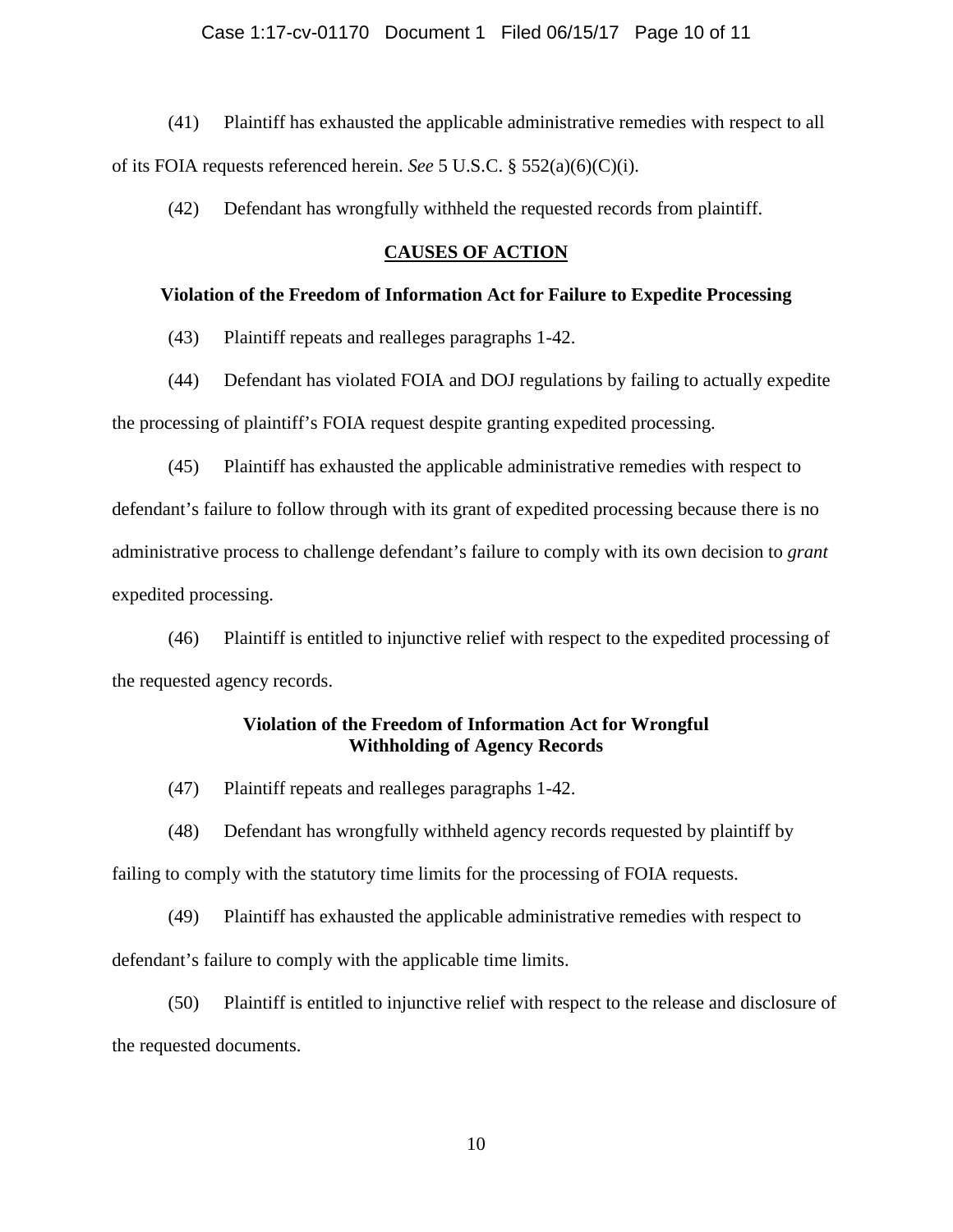### **REQUESTED RELIEF**

WHEREFORE, plaintiff requests that this Court:

(1) order defendant and its components to process immediately the requested records

in their entirety, with all processing fees waived;

(2) order defendant and its components, upon completion of such expedited

processing, to disclose the requested records in their entirety to plaintiff;

- (3) award plaintiff its costs and reasonable attorneys' fees incurred in this action; and
- (4) grant such other relief the Court may deem just and proper.

Dated: June 15, 2017 Respectfully submitted,

/s/ Paul M. Smith PAUL M. SMITH DC Bar No. 358870 ADAV NOTI DC Bar No. 490714 MARK P. GABER DC Bar No. 988077 Campaign Legal Center 1411 K Street NW, Suite 1400 Washington, DC 20005 (202) 736-2200

*Counsel for Plaintiff Campaign Legal Center*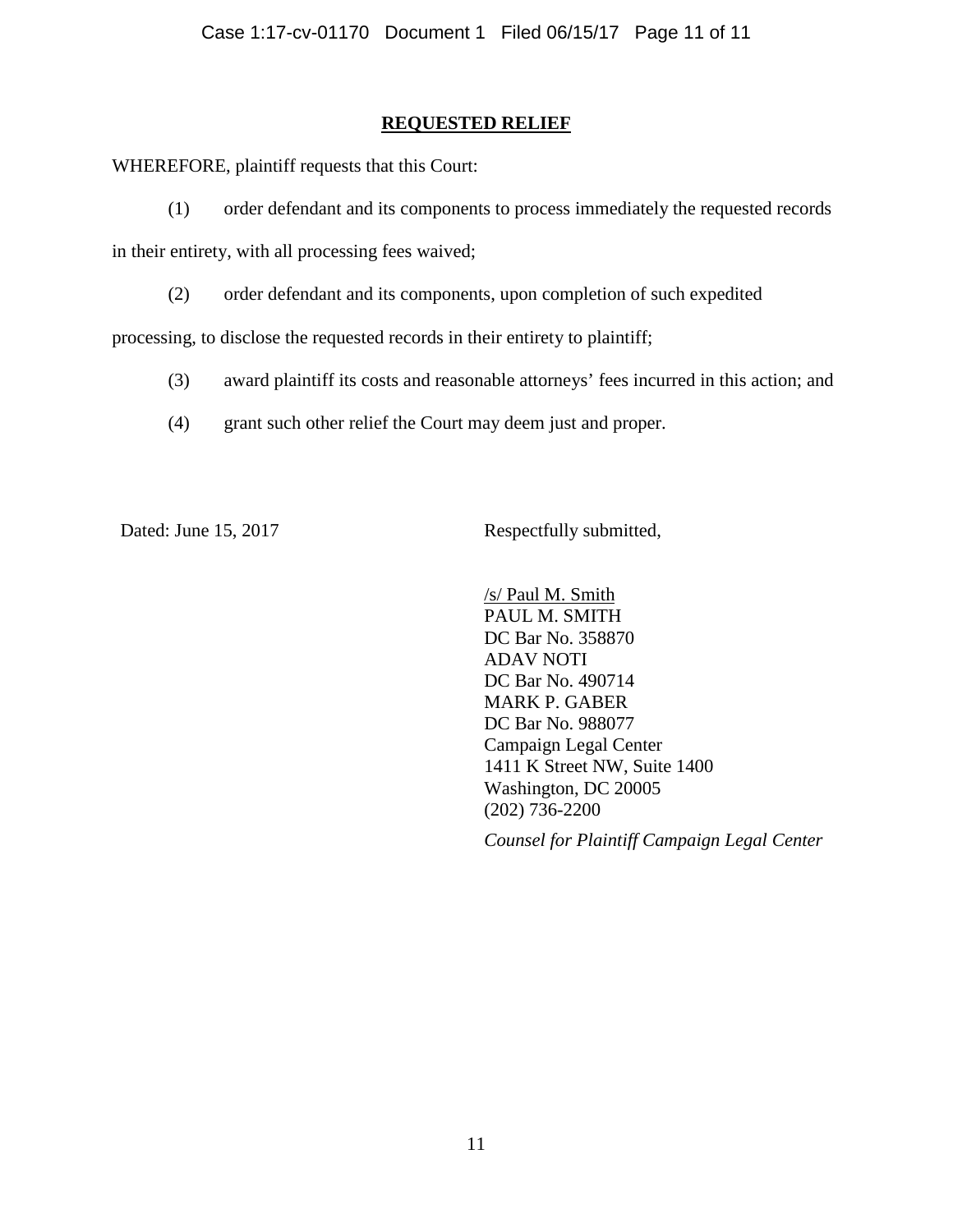# **EXHIBIT 1**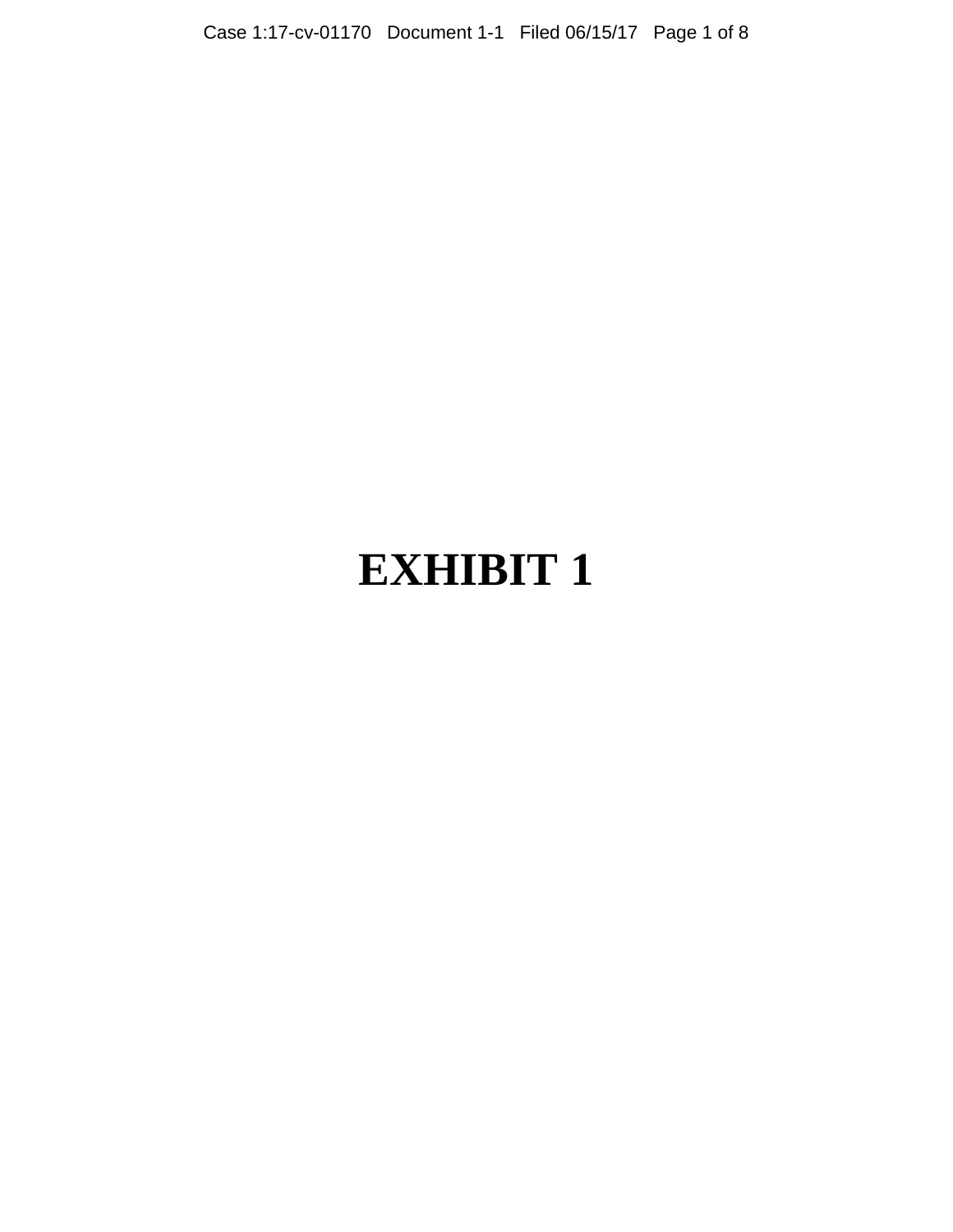### Case 1:17-cv-01170 Document 1-1 Filed 06/15/17 Page 2 of 8



1411 K Street NW, Suite 1400 Washington, DC 20005

tel: 202-736-2200 fax: 202-736-2222

February 28, 2017

Laurie Day, Chief, Initial Request Staff Office of the Attorney General, Department of Justice 1425 New York Avenue, N.W. Suite 11050 Washington, DC 20530 MRUFOIA.Requests@usdoj.gov

Melissa Golden, Lead Paralegal and FOIA Specialist Office of Legal Counsel, Department of Justice 950 Pennsylvania Avenue, N.W. Room 5511 Washington, D.C. 20530 usdoj-officeoflegalcounsel@usdoj.gov

Eugene Baime, Supervisory Attorney Federal Bureau of Prisons, Department of Justice HOLC Building 320 First Street, N.W. Room 924 Washington, DC 20534 [ogc\\_efoia@bop.gov](mailto:ogc_efoia@bop.gov)

Deborah Waller, Government Information Specialist Office of the Inspector General, Department of Justice 950 Pennsylvania Avenue, N.W. Room 4726 Washington, DC 20530 [oigfoia@usdoj.gov](mailto:oigfoia@usdoj.gov)

Director of Public Affairs, Office of Public Affairs, Department of Justice 950 Pennsylvania Avenue, N.W., Room 1128, Washington, D.C. 20530 Press@usdoj.gov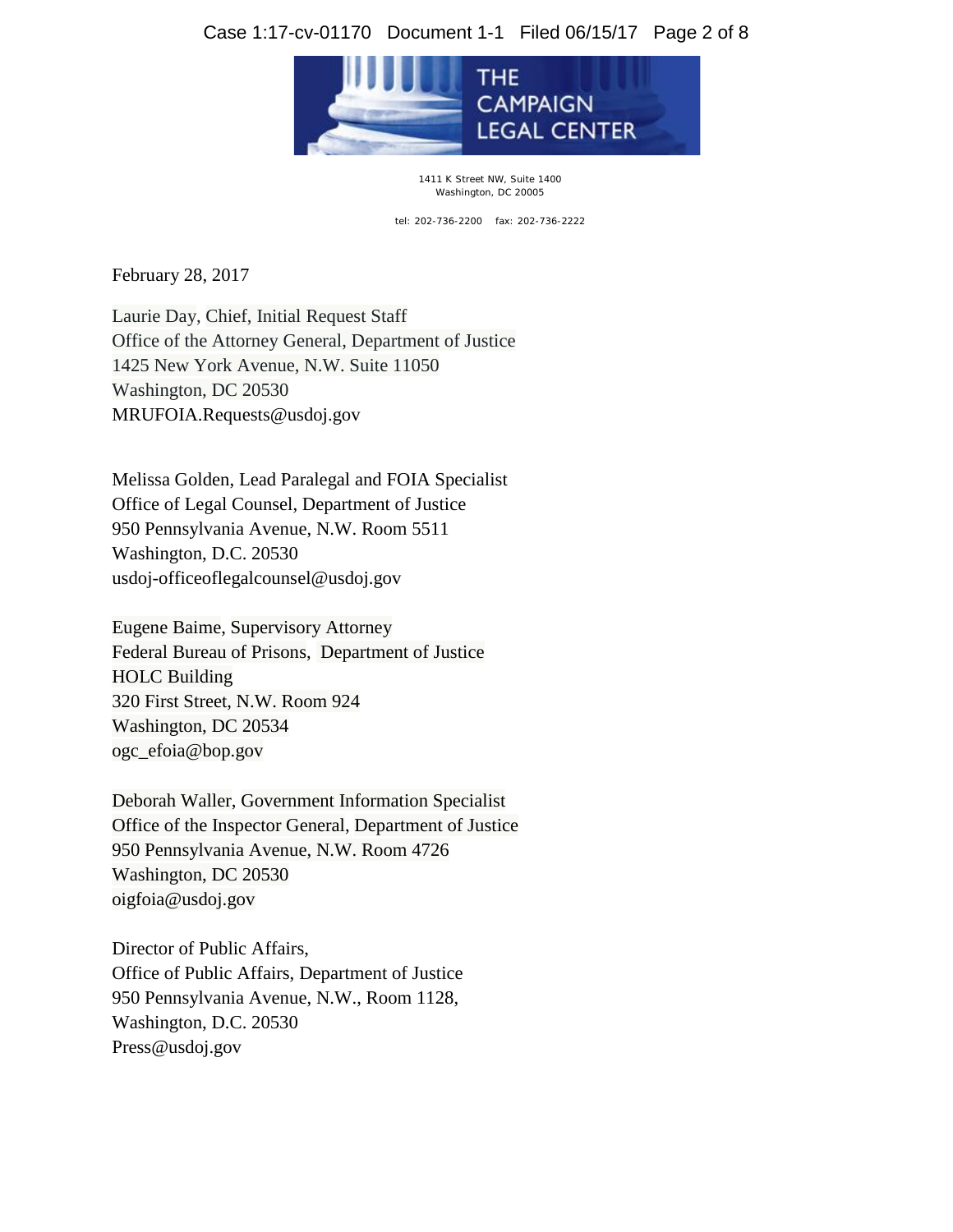## *RE: Freedom of Information Act Request*

To whom it may concern:

The Campaign Legal Center submits this request pursuant to the Freedom of Information Act, 5 U.S.C. § 552 *et seq.,* for records pertaining to the Department of Justice's decision to reverse the previous administration's position on the use of privately-operated correctional facilities.

# **I. Background**

On August 18, 2016, then-Deputy Attorney General Sally Yates issued a memo instructing the Bureau of Prisons to phase-out the use of privately-operated correctional facilities, writing that private prisons "compare poorly to our own bureau facilities:"

They simply do not provide the same level of correctional services, programs, and resources; they do not save substantially on costs; and as noted in a recent report by the Department's Office of Inspector General, they do not maintain the same level of safety and security.<sup>[1](#page-13-0)</sup>

The OIG report referenced in the August 18 memo found that privately-operated prisons had more safety and security-related incidents per capita than BOP institutions.<sup>[2](#page-13-1)</sup>

On February 8, 2017, Jeff Sessions was confirmed as Attorney General, and on February 21, Attorney General Sessions issued another memo rescinding the earlier directive:

The memorandum changed long-standing policy and practice, and impaired the Bureau's ability to meet the future needs of the federal correctional system. Therefore, I direct the Bureau to return to its previous approach.  $3$ 

Attorney General Sessions' rescission of the earlier memo attracted significant attention among the press and public,<sup>[4](#page-13-3)</sup> and caused the stock prices of private prisons to rise significantly.<sup>[5](#page-13-4)</sup> Many

<span id="page-13-2"></span>[https://oig.justice.gov/reports/2016/e1606.pdf#page=2.](https://oig.justice.gov/reports/2016/e1606.pdf#page=2)<br>
Memorandum from Jefferson B. Sessions, Attorney General, to the Acting Director Federal Bureau of Prisons, *Rescission of Memorandum on Use of Private Prisons* (Feb. 21, 2017); see also Matt

Zapotosky, *Justice Department Will Again Use Private Prisons,* WASH. POST (Feb. 23, 2017), https://www.washingtonpost.com/world/national-security/justice-department-will-again-use-private-<br>prisons/2017/02/23/da395d02-fa0e-11e6-be05-1a3817ac21a5\_story.html?utm\_term=.ed54e5b56a53.

<span id="page-13-0"></span><sup>1</sup> Memorandum from Sally Q. Yates, Deputy Attorney General, to the Acting Director Federal Bureau of Prisons, *Reducing Our Use of Private Prisons* (Aug. 18, 2016); *see also* Matt Zapotosky and Chico Harlan, *Justice Department Says it Will End Use of Private Prisons,* Wash. Post (Aug. 18, 2016), [https://www.washingtonpost.com/news/post-nation/wp/2016/08/18/justice-department-says-it-will-end](https://www.washingtonpost.com/news/post-nation/wp/2016/08/18/justice-department-says-it-will-end-use-of-private-prisons/?utm_term=.627d452ac499)[use-of-private-prisons/?utm\\_term=.627d452ac499.](https://www.washingtonpost.com/news/post-nation/wp/2016/08/18/justice-department-says-it-will-end-use-of-private-prisons/?utm_term=.627d452ac499) [2](https://www.washingtonpost.com/news/post-nation/wp/2016/08/18/justice-department-says-it-will-end-use-of-private-prisons/?utm_term=.627d452ac499) Office of Inspector General, U.S. Department of Justice (DOJ), *Review of the Federal Bureau of* 

<span id="page-13-4"></span><span id="page-13-1"></span>*Prisons' Monitoring of Contract Prisons,* (Aug. 2016),

<span id="page-13-3"></span>[prisons/2017/02/23/da395d02-fa0e-11e6-be05-1a3817ac21a5\\_story.html?utm\\_term=.ed54e5b56a53.](https://www.washingtonpost.com/world/national-security/justice-department-will-again-use-private-prisons/2017/02/23/da395d02-fa0e-11e6-be05-1a3817ac21a5_story.html?utm_term=.ed54e5b56a53) [4](https://www.washingtonpost.com/world/national-security/justice-department-will-again-use-private-prisons/2017/02/23/da395d02-fa0e-11e6-be05-1a3817ac21a5_story.html?utm_term=.ed54e5b56a53) Eric Lichtblau, *Justice Department Keeps For-Profit Prisons, Scrapping an Obama Plan*, N.Y.TIMES (Feb. 23, 2017) [https://www.nytimes.com/2017/02/23/us/politics/justice-department-private-](https://www.nytimes.com/2017/02/23/us/politics/justice-department-private-prisons.html)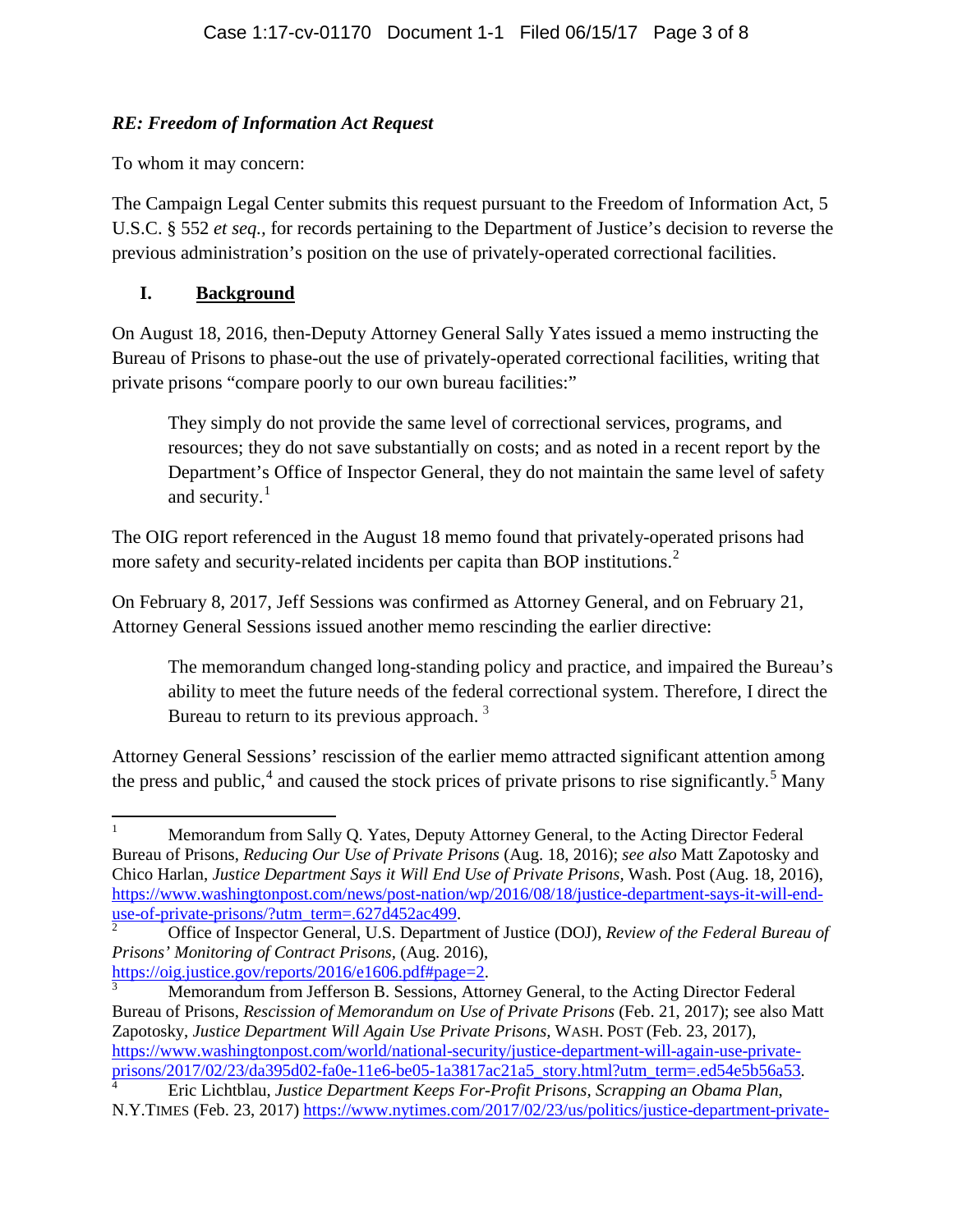news reports pointed out that the private prison companies that benefitted from the policy reversal had financially supported President Donald Trump's campaign and inauguration.<sup>[6](#page-14-0)</sup>

Records likely to be disclosed in response to this request will contribute significantly to the public's understanding of how the DOJ decided to reverse its earlier decision on the use of private prisons, such as what factors and evidence were considered, among other matters of public interest.

## **II. Requested Records**

CLC is requesting copies of all following records:

- All factual materials, reports, and other evidence that the DOJ considered in reaching its conclusion to rescind the August 18, 2016 memo on private prisons
- All correspondence with David Stewart
- All correspondence with Ryan Robichaux
- All correspondence with Michael Scrivner
- All correspondence with Peter Leon
- All correspondence with Leo Aguirre
- All correspondence with Mark Smith
- All records that mention "Rebuilding America Now"

This request encompasses both digital and physical records.

Please note that this request applies to all emails, sent and received, on governmental email addresses, as well as to all emails, sent and received, on all other email addresses and accounts used to conduct official business.

The timeframe for this request is November 9, 2016 to February 21, 2017.

l [prisons.html;](https://www.nytimes.com/2017/02/23/us/politics/justice-department-private-prisons.html) Jon Schuppe, *Private Prisons: Here's Why Sessions' Memo Matters*, NBC NEWS (Feb. 26, 2017), [http://www.nbcnews.com/news/us-news/private-prisons-here-s-why-sessions-memo-matters](http://www.nbcnews.com/news/us-news/private-prisons-here-s-why-sessions-memo-matters-n725316)[n725316;](http://www.nbcnews.com/news/us-news/private-prisons-here-s-why-sessions-memo-matters-n725316) Christopher Dean Hopkins, *Private Prisons Back in Mix for Federal Inmates as Sessions Rescinds Order,* NPR (Feb. 23, 2017) [http://www.npr.org/sections/thetwo-](http://www.npr.org/sections/thetwo-way/2017/02/23/516916688/private-prisons-back-in-mix-for-federal-inmates-as-sessions-rescinds-order)

[way/2017/02/23/516916688/private-prisons-back-in-mix-for-federal-inmates-as-sessions-rescinds-order](http://www.npr.org/sections/thetwo-way/2017/02/23/516916688/private-prisons-back-in-mix-for-federal-inmates-as-sessions-rescinds-order)<br>
<sup>[5](http://www.npr.org/sections/thetwo-way/2017/02/23/516916688/private-prisons-back-in-mix-for-federal-inmates-as-sessions-rescinds-order)</sup> Robert Martin, The GEO Group, Corecivic Inc Up on Sessions Memo, NASDAQ (Feb. 23, 2017), [http://www.nasdaq.com/article/the-geo-group-inc-geo-corecivic-inc-cxw-up-on-sessions-memo](http://www.nasdaq.com/article/the-geo-group-inc-geo-corecivic-inc-cxw-up-on-sessions-memo-cm752487)[cm752487](http://www.nasdaq.com/article/the-geo-group-inc-geo-corecivic-inc-cxw-up-on-sessions-memo-cm752487)

<span id="page-14-0"></span><sup>6</sup> Fredereka Schouten, Private Prisons Back Trump and Could See Big Payoffs With New Policies, USA Today (Feb. 23, 2017) [http://www.usatoday.com/story/news/politics/2017/02/23/private-prisons](http://www.usatoday.com/story/news/politics/2017/02/23/private-prisons-back-trump-and-could-see-big-payoffs-new-policies/98300394/)[back-trump-and-could-see-big-payoffs-new-policies/98300394/;](http://www.usatoday.com/story/news/politics/2017/02/23/private-prisons-back-trump-and-could-see-big-payoffs-new-policies/98300394/) Betsy Woodruff, *Trump Moves to Make Private Prisons Great Again,* DAILY BEAST (Feb. 23, 2017)

[http://www.thedailybeast.com/articles/2017/02/23/trump-moves-to-make-private-prisons-great](http://www.thedailybeast.com/articles/2017/02/23/trump-moves-to-make-private-prisons-great-again.html)[again.html,](http://www.thedailybeast.com/articles/2017/02/23/trump-moves-to-make-private-prisons-great-again.html) David Dayen, *Memo Restoring Use of Private Prisons Is Good News for One Company*, THE NATION (Feb. 24, 2017), [https://www.thenation.com/article/memo-restoring-use-of-private-prisons-is](https://www.thenation.com/article/memo-restoring-use-of-private-prisons-is-good-news-for-one-company/)[good-news-for-one-company/](https://www.thenation.com/article/memo-restoring-use-of-private-prisons-is-good-news-for-one-company/)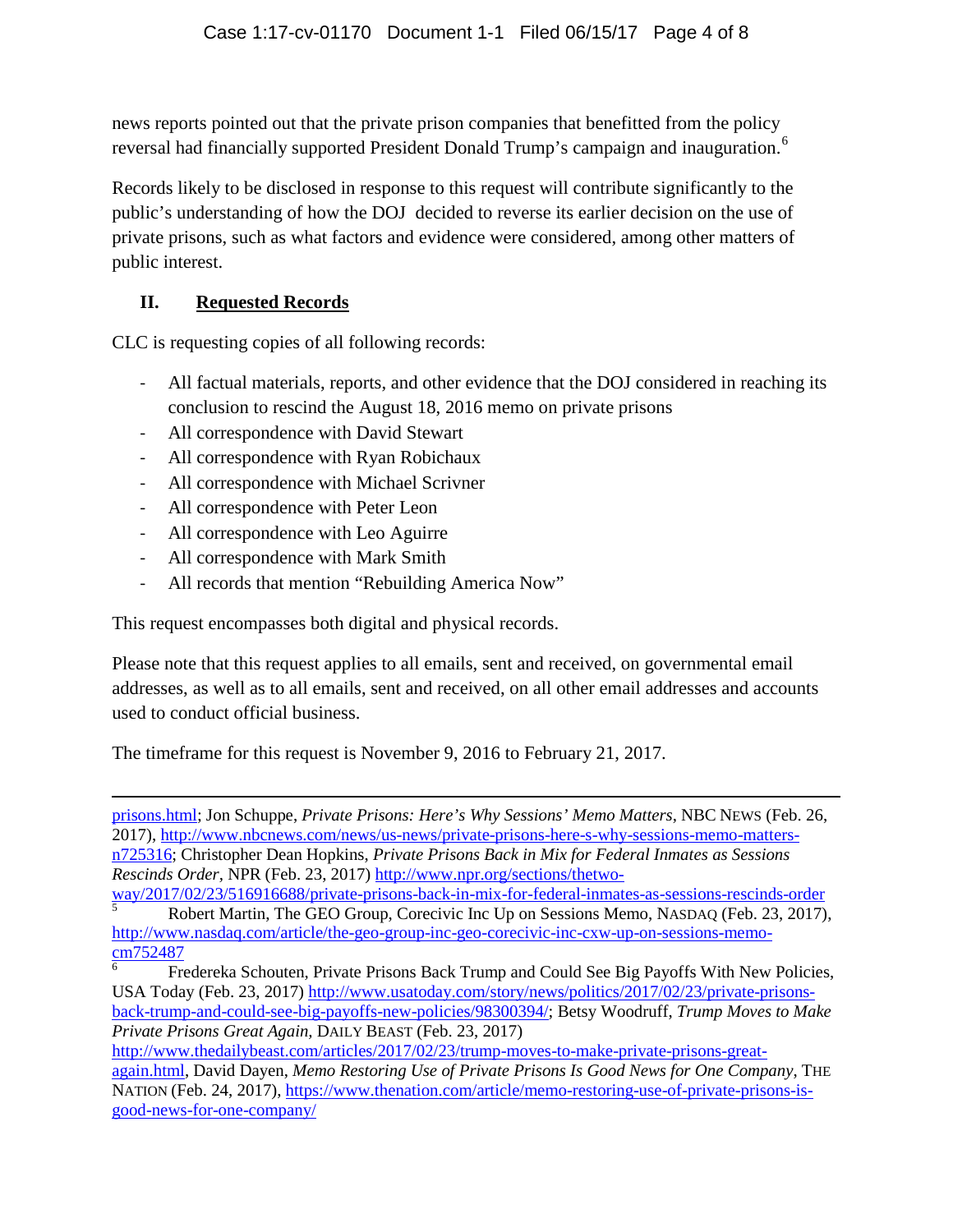If some portions of the requested records are exempt from disclosure, please disclose any reasonably segregable non-exempt portions of the requested records. 5 U.S.C. § 552(b). If any portion of the requested records is exempt from disclosure, please provide an index of the withheld materials as required under *Vaughn v. Rosen*, 484 F.2d 820 (D.C. Cir. 1973), cert. denied, 415 U.S. 977 (1972).

# **III. Application for Fee Waiver or Limitation of Fees**

# **A. The request is made for non-commercial purposes and will contribute significantly to public understanding of the operations or activities of government.**

FOIA provides that the agency shall furnish requested records without or at reduced charge if "disclosure of the information is in the public interest because it is likely to contribute significantly to public understanding of the operations or activities of the government and is not primarily in the commercial interest of the requester." 5 U.S.C.  $\S$  552(a)(4)(A)(iii).

As described above in Part I, the requested materials involve matters of significant public interest. Records likely to be disclosed in response to this request will contribute significantly to the public's understanding of the DOJ's decision to rescind an earlier memo on private prisons. These details are not already publicly available and the records would provide a more thorough public understanding of the operations of the Department.

CLC will use records responsive to this request in the creation of widely disseminated materials and analysis that will educate the public about these matters and the operations of the government. CLC anticipates analyzing the materials gathered through this FOIA request to develop reports,<sup>[7](#page-15-0)</sup> write blogs, $^8$  $^8$  and author op-eds. $^9$  $^9$  CLC's research and reports are widely disseminated on its blog,  $^{10}$  $^{10}$  $^{10}$  through its own website,  $^{11}$  $^{11}$  $^{11}$  through social media platforms like

<span id="page-15-0"></span><sup>7</sup> *See, e.g*. Lawrence M. Noble and Brendan M. Fischer, *Funding the Presidential Nominating Conventions: How a Trickle of Money Turned Into a Flood*, Campaign Legal Center (July 26, 2016), [http://www.campaignlegalcenter.org/sites/default/files/Funding%20the%20Presidential%20Nominating%](http://www.campaignlegalcenter.org/sites/default/files/Funding%20the%20Presidential%20Nominating%20Conventions%20Report.pdf)

<span id="page-15-1"></span>[<sup>20</sup>Conventions%20Report.pdf.](http://www.campaignlegalcenter.org/sites/default/files/Funding%20the%20Presidential%20Nominating%20Conventions%20Report.pdf) <sup>8</sup> *See, e.g*., Brendan M. Fischer, *How Trump's Plan to Repeal the Johnson Amendment Could Unleash 'Super Dark Money' Into Our Elections*, Campaign Legal Center blog (Feb. 3, 2017), [http://www.campaignlegalcenter.org/news/blog/how-trump-s-plan-repeal-johnson-amendment-could](http://www.campaignlegalcenter.org/news/blog/how-trump-s-plan-repeal-johnson-amendment-could-unleash-super-dark-money-our-elections)[unleash-super-dark-money-our-elections;](http://www.campaignlegalcenter.org/news/blog/how-trump-s-plan-repeal-johnson-amendment-could-unleash-super-dark-money-our-elections) *Filling the Swamp: Inauguration and Transition Funding,*  Campaign Legal Center blog (Jan. 19, 2017)[, http://www.campaignlegalcenter.org/news/blog/filling](http://www.campaignlegalcenter.org/news/blog/filling-swamp-inauguration-and-transition-funding)[swamp-inauguration-and-transition-funding;](http://www.campaignlegalcenter.org/news/blog/filling-swamp-inauguration-and-transition-funding)

<span id="page-15-2"></span><sup>9</sup> *See e.g.* Trevor Potter, *Donald Trump Hasn't Solved Any of His Conflicts of Interest,* WASH. POST (Jan. 11, 2017), https://www.washingtonpost.com/posteverything/wp/2017/01/11/donald-trump-<br>hasnt-solved-any-of-his-conflicts-of-interest/?utm\_term=.0e80b538fb8f.

<span id="page-15-3"></span><sup>&</sup>lt;sup>[10](https://www.washingtonpost.com/posteverything/wp/2017/01/11/donald-trump-hasnt-solved-any-of-his-conflicts-of-interest/?utm_term=.0e80b538fb8f)</sup> See Campaign Legal Center blog at  $\frac{http://www.campaignlegalcenter.org/news/262}{http://www.campaignlegalcenter.org/news/262}$ .<br><sup>11</sup> See Campaign Legal Center "Reference Materials" library,

<span id="page-15-4"></span>[http://www.campaignlegalcenter.org/research/reference-materials.](http://www.campaignlegalcenter.org/research/reference-materials)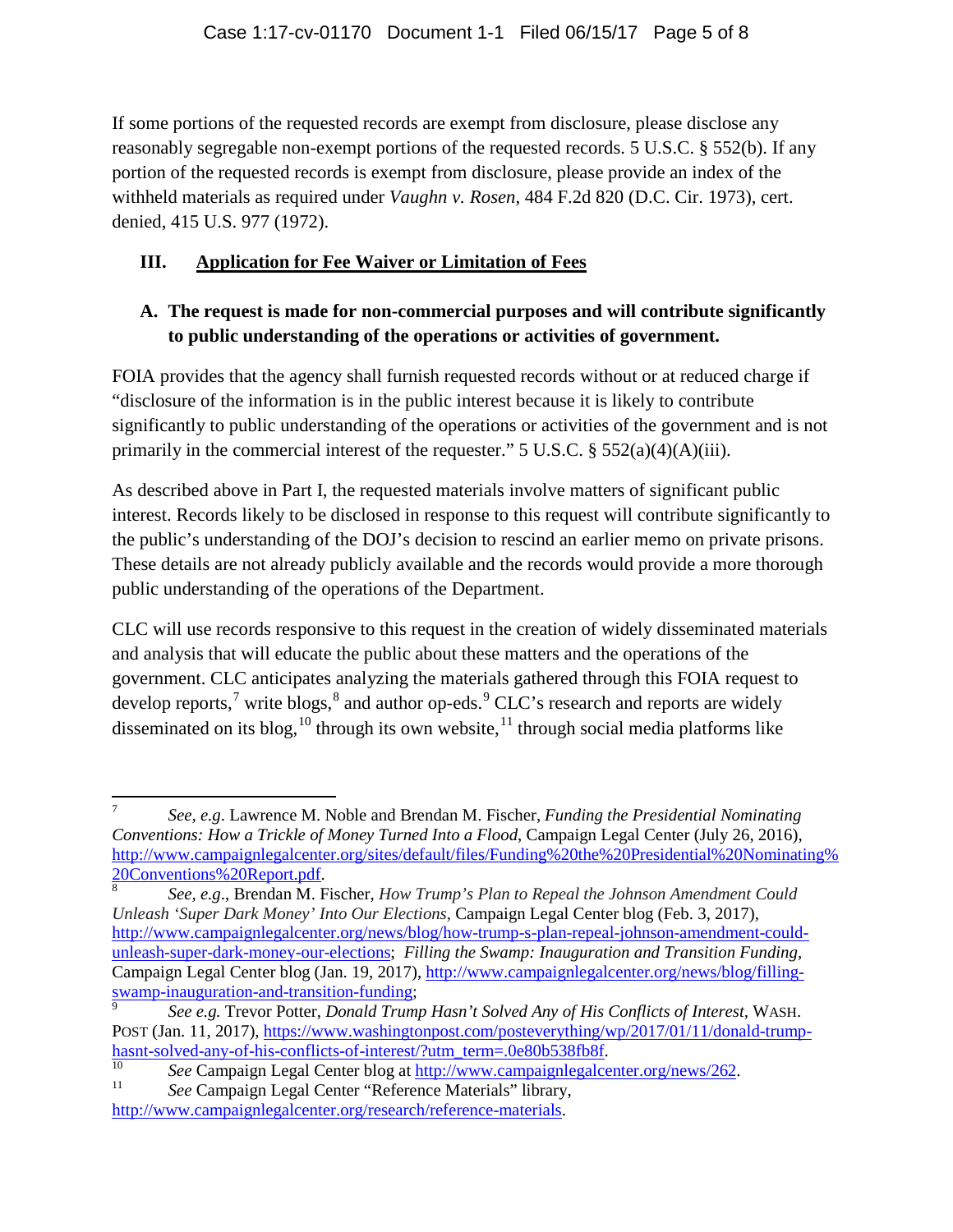Facebook<sup>[12](#page-16-0)</sup> and Twitter,<sup>[13](#page-16-1)</sup> and regular emails to its supporters, among other communications outlets.[14](#page-16-2)

CLC staff have significant knowledge in ethics and government accountability, and news media regularly rely upon CLC's analysis and expertise.<sup>[15](#page-16-3)</sup> In addition to its own blogs and reports, CLC anticipates analyzing the requested records and disseminating the materials among traditional news outlets.

Requester CLC is a non-profit public interest organization organized under Section  $501(c)(3)$  of the Internal Revenue Code and this request is made for non-commercial purposes.

As such, we request that any applicable fees associated with this request be waived pursuant to 5 U.S.C. § 552(a)(4)(A)(iii). A fee waiver in this instance would fulfill Congress' intent in amending the FOIA. *See Judicial Watch, Inc. v. Rossotti*, 326 F.3d 1309, 1312 (D.C. Cir. 2003) ("Congress amended FOIA to ensure that it be liberally construed in favor of waivers for noncommercial requesters." (quotation marks omitted)).

# **B. CLC qualifies for a fee waiver as a "representative of the news media."**

CLC additionally requests that it not be charged search or review fees for this request because the organization meets the definition of a "representative of the news media" for purposes of the FOIA, since CLC "gathers information of potential interest to a segment of the public, uses its editorial skills to turn the raw materials into a distinct work, and distributes that work to an audience." 5 U.S.C. § 552(a)(4)(A)(ii)(II)-(III).

As the D.C. Circuit has held, the "representative of the news media" test is focused on the requestor rather than the specific FOIA request. *Cause of Action v. F.T.C.,* 799 F.3d 1108, 1121 (D.C. Cir. 2015). CLC satisfies this test because (as noted in Part III(A)) CLC applies its expertise and editorial skills to turn raw materials into reports, articles, and op-eds that are widely disseminated on its blog,<sup>[16](#page-16-4)</sup> through its own website,<sup>[17](#page-16-5)</sup> through social media platforms and

<span id="page-16-0"></span><sup>&</sup>lt;sup>12</sup> <https://www.facebook.com/CampaignLegalCenter/>

<span id="page-16-1"></span> $\frac{13}{14}$  <https://twitter.com/CampaignLegal>

<span id="page-16-3"></span><span id="page-16-2"></span><sup>14</sup> *See* Campaign Legal Center blog at MEDIUM[, https://medium.com/clc-blog.](https://medium.com/clc-blog) 15 *See e.g.* Manu Raju, *Trump's Cabinet Pick Invested in Company, Then Introduced a Bill to Help It*, CNN (Jan. 17, 2017)[, http://www.cnn.com/2017/01/16/politics/tom-price-bill-aiding-company/;](http://www.cnn.com/2017/01/16/politics/tom-price-bill-aiding-company/)

Christina Wilkie and Paul Blumenthal, *Trump Just Completely Entangled His Business and the U.S. Government* HUFFINGTON POST (Jan. 11, 2017), [http://www.huffingtonpost.com/entry/trump-business](http://www.huffingtonpost.com/entry/trump-business-conflicts-of-interests-treasury_us_5876928de4b092a6cae4ec7b)conflicts-of-interests-treasury us 5876928de4b092a6cae4ec7b; Emma Brown and Danielle Douglas-Gabriel, *Betsy DeVos's ethics review raises further questions for Democrats and watchdogs*, WASH. POST (Jan. 24, 2016)

<span id="page-16-4"></span><sup>&</sup>lt;sup>16</sup> *See* Campaign Legal Center blog at <u>http://www.campaignlegalcenter.org/news/262</u>.<br><sup>17</sup> *See* Campaign Legal Center "Reference Materials" library,

<span id="page-16-5"></span>

[http://www.campaignlegalcenter.org/research/reference-materials.](http://www.campaignlegalcenter.org/research/reference-materials)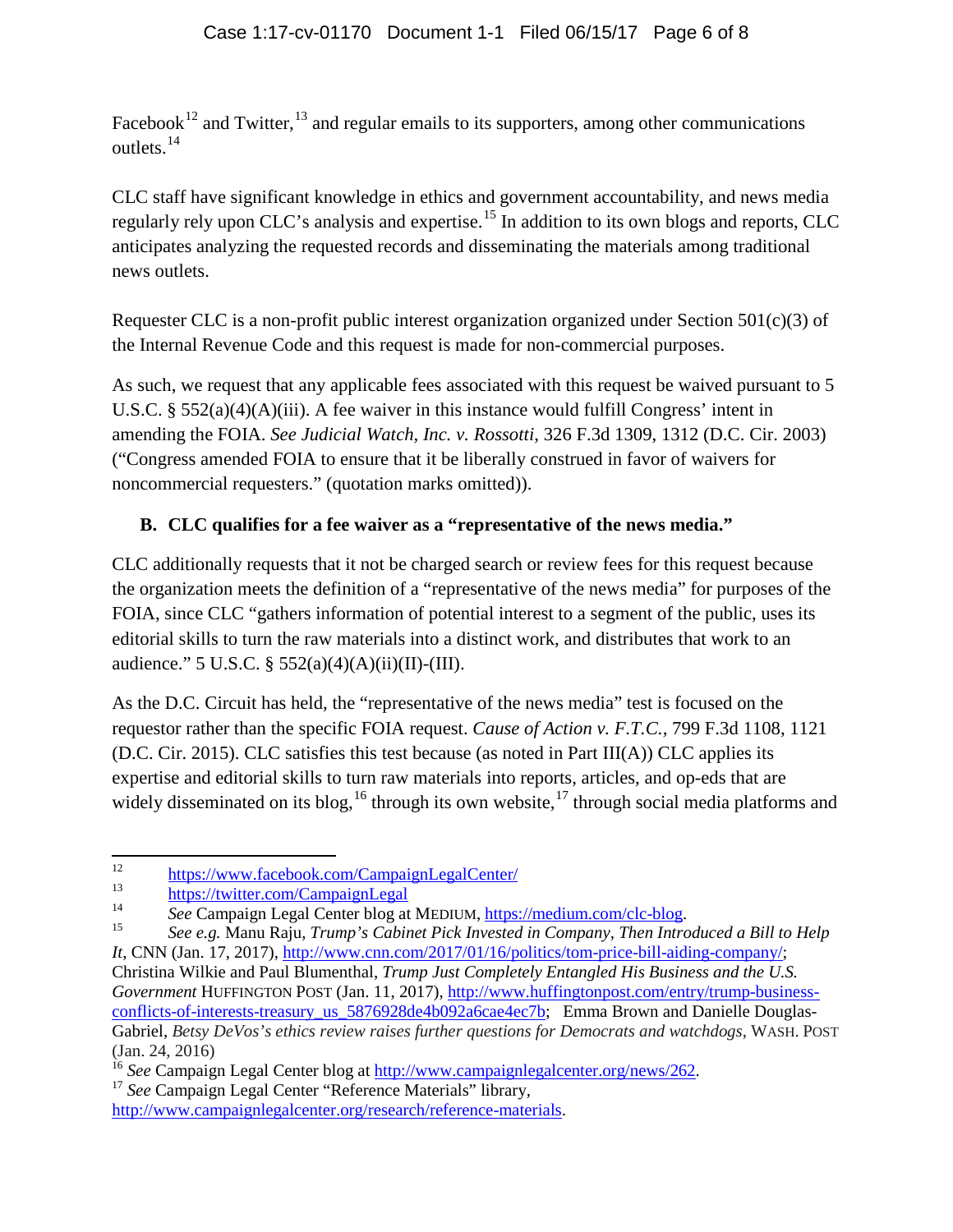regular emails to its supporters, and through other communications outlets.<sup>[18](#page-17-0)</sup> CLC additionally applies editorial skill to analyze and disseminate materials to other news media outlets, which regularly cite and rely upon CLC's work. The D.C. Circuit has held that an requester may qualify as a news media entity if it "'distribute[ ] [its] work' by issuing press releases to media outlets in order to reach the public indirectly" 799 F.3d. at 1125-26.

Courts have found that other organizations with functionally similar missions and engaged in similar public education activities qualify as "representatives of the news media," even if engaged in litigation or other advocacy beyond educating the public about the operations of government. *See e.g. Cause of Action v. F.T.C.,* 799 F.3d 1108, 1121-25 (D.C. Cir. 2015) (finding a public interest advocacy organization that comments to other media outlets about documents it obtains under FOIA a news media requester); *Judicial Watch, Inc. v. DOJ*, 133 F. Supp. 2d 52, 53-54 (D.D.C. 2000) (finding "public interest law firm" Judicial Watch a news media requester); *Elec. Privacy Info. Ctr. V. DOD,* 241 F. Supp. 2d 5, 10-15 (D.D.C. 2003) (finding nonprofit public interest group that published a biweekly email newsletter a news media requester).

"It is critical that the phrase 'representative of the news media' be interpreted broadly if the act is work as expected, . . . In fact, *any person or organization which regularly publishes or disseminates information to the public . . . should qualify for waivers as a 'representative of the news media*.'" 132 Cong. Rec. S14298 (daily ed. Sept. 30, 1986), cited in *Nat'l Sec. Archive v. U.S. Dep't of Def*., 880 F.2d 1381, 1386 (D.C. Cir. 1989).

In the event the fee waiver is not granted, I may not be charged for the first two hours of search time, or for the first hundred pages of duplication. Please contact me and advise me of the cost of this request if processing costs exceed \$100.

# **IV. Application for Fee Waiver or Limitation of Fees**

I request that the processing of this request be expedited pursuant to 28 C.F.R. § 16.5(e)(1)(iv). As described in Part I, the subject of the request involves a matter of exceptional media interest,<sup>[19](#page-17-1)</sup> and the DOJ's sudden reversal of a policy first established in response to safety and security concerns raises questions about the government's integrity which can affect public confidence. [20](#page-17-2)

I certify that my statements concerning the need for expedited processing are true and correct to the best of my knowledge and belief.

\* \* \*

<span id="page-17-0"></span><sup>&</sup>lt;sup>18</sup> *See* Campaign Legal Center, MEDIUM, <u>https://medium.com/clc-blog</u>.<br><sup>19</sup> *See* sources cited *supra* at n.4. <sup>20</sup> *See* sources cited *supra* at n.6.

<span id="page-17-1"></span>

<span id="page-17-2"></span>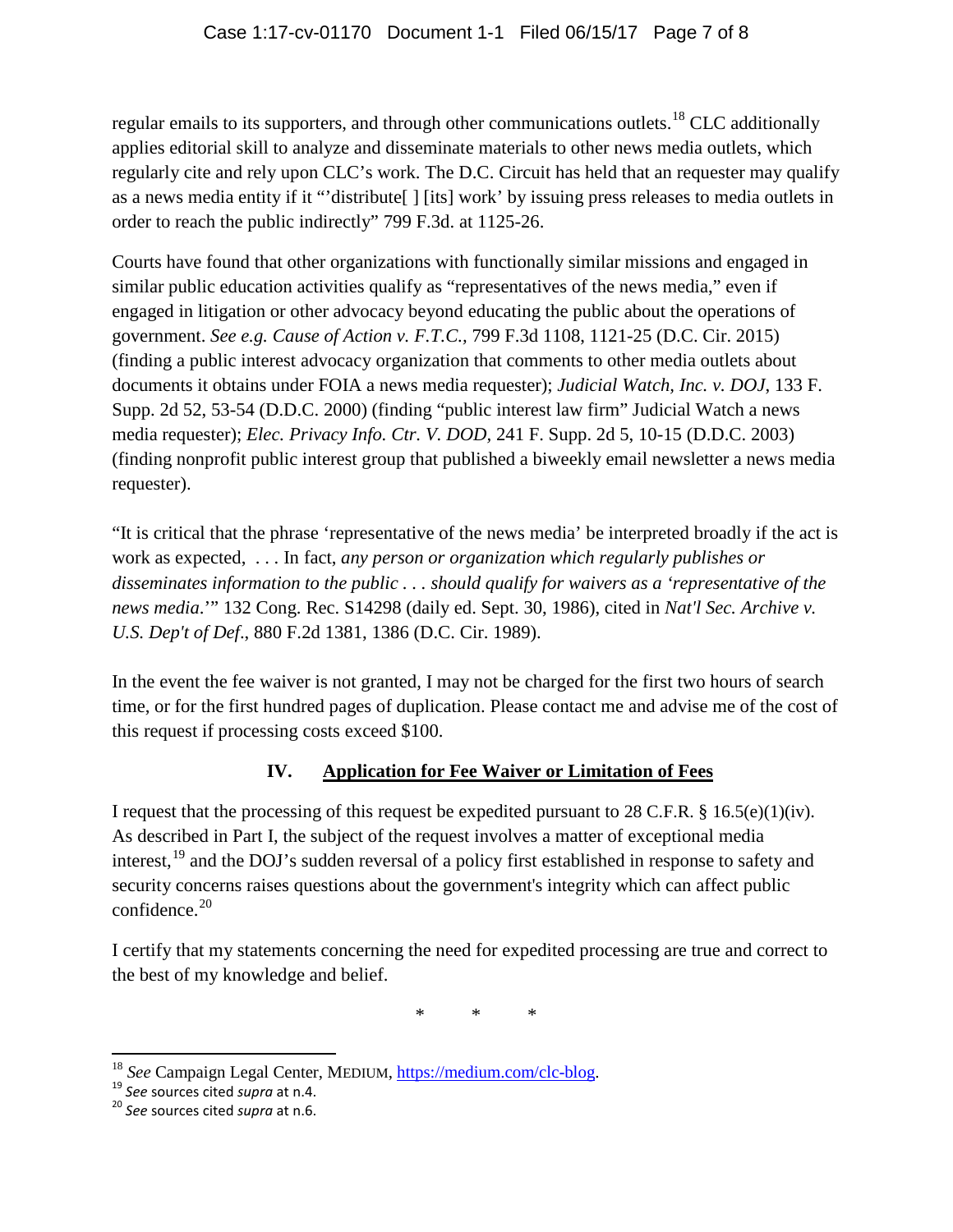In order to expedite delivery of these requested documents and in order to reduce possible fees incurred, I am requesting that these documents be delivered to me either digitally via email (in PDF format), or on a data disk via the U.S. Postal Service.

Please email copies of responsive documents to:

Bfischer@campaignlegalcenter.org

Or, please mail copies of responsive documents to:

Brendan Fischer Campaign Legal Center 1411 K St NW, Suite 1400 Washington D.C. 20005

Should you elect, for any reason, to withhold, redact, or deny the release of any record responsive to this request, I request that you provide me with an explanation for each withholding/redaction, along with pertinent legal citations.

Please confirm the receipt of this request and provide me with an estimate of processing time.

Thank you,

/s/

Brendan Fischer Associate Counsel Campaign Legal Center bfischer@campaignlegalcenter.org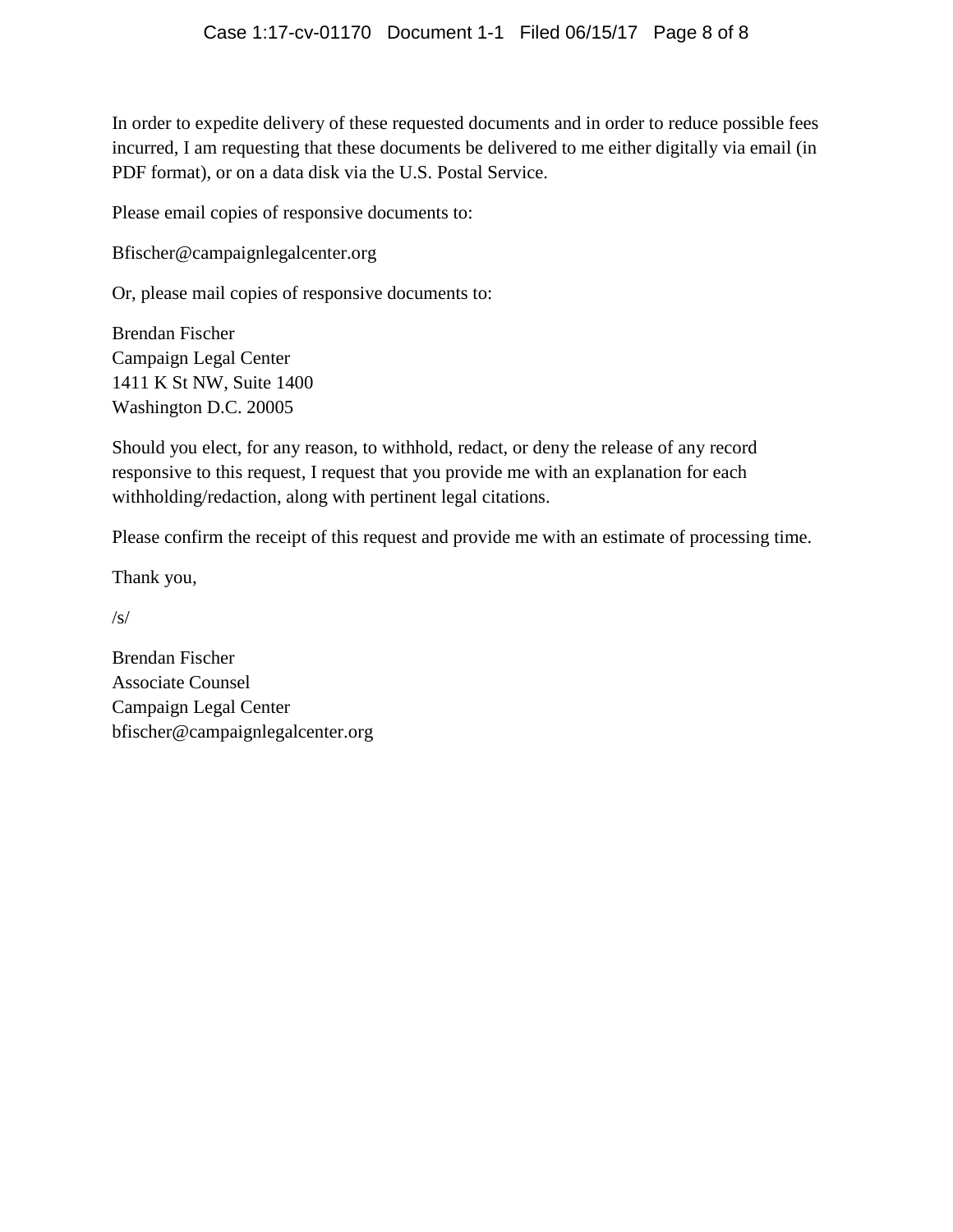# **EXHIBIT 2**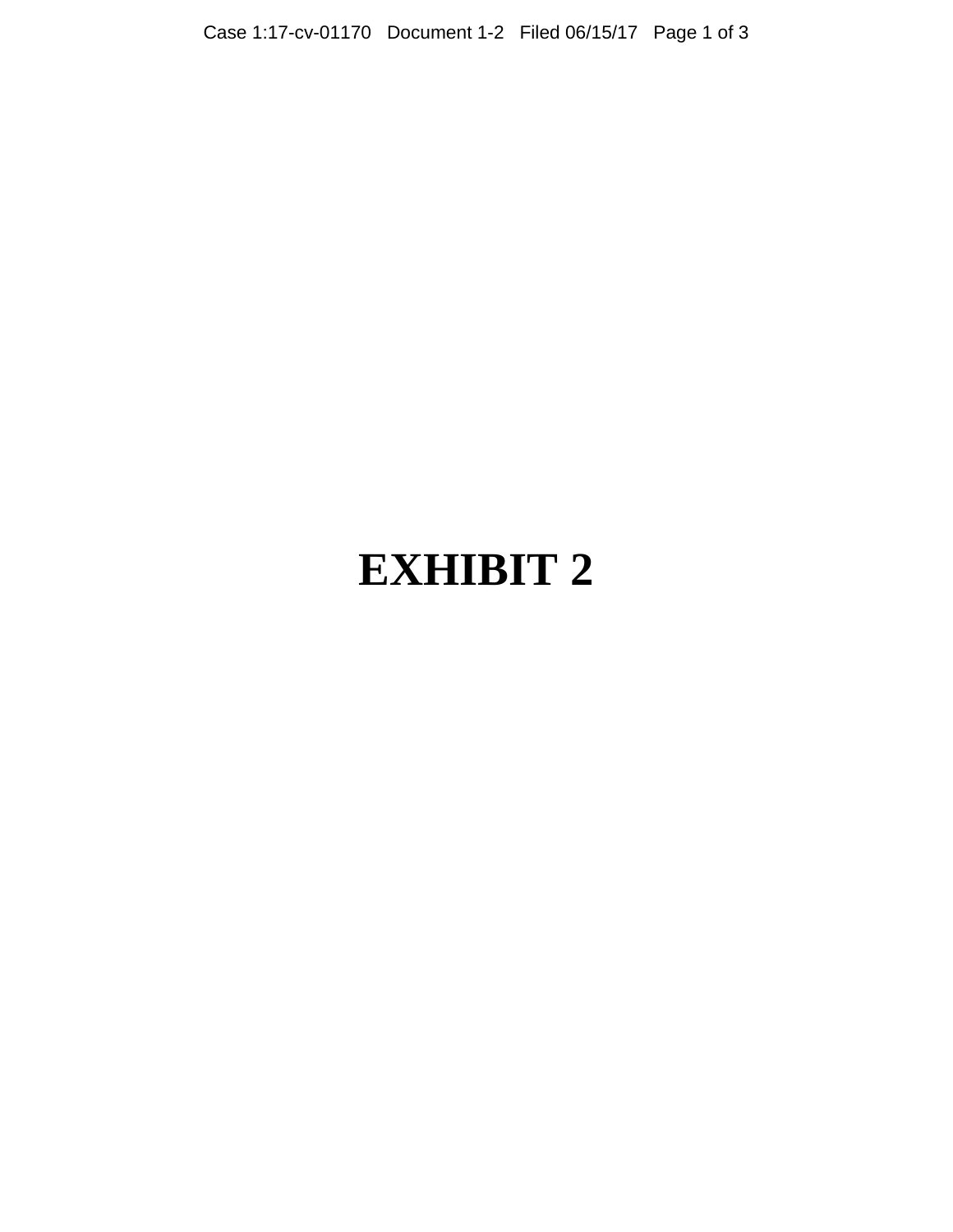## **Brendan Fischer**

| From:    | Brendan Fischer                                                    |
|----------|--------------------------------------------------------------------|
| Sent:    | Wednesday, March 01, 2017 6:24 PM                                  |
| To:      | OGC.Electronic.Freedom.of.Information@usdoj.gov; OGC_EFOIA@BOP.GOV |
| Subject: | RE: FOIA #2017-02998                                               |

Per our conversation, I also would like to add the following to the items requested in the previous email:

‐ All inquiries to the BOP from the Attorney General's office pertaining to the August 18, 2016 memo on private prisons, and all BOP responses to those inquiries

As stated in the initial request, the timeframe for this request is November 9, 2016 to February 21, 2017.

**From:** Brendan Fischer **Sent:** Wednesday, March 01, 2017 5:48 PM **To:** 'OGC.Electronic.Freedom.of.Information@usdoj.gov'; 'OGC\_EFOIA@BOP.GOV' **Subject:** RE: FOIA #2017-02998

Thank you for the reply. I have called the number on the attached document and left a message for Mr. Stroble.

I am seeking records from BOP.

#### The request seeks the following:

‐ All factual materials, reports, and other evidence that the DOJ considered in reaching its conclusion to rescind the August 18, 2016 memo on private prisons

- ‐ All correspondence with David Stewart
- ‐ All correspondence with Ryan Robichaux
- ‐ All correspondence with Michael Scrivner
- ‐ All correspondence with Peter Leon
- ‐ All correspondence with Leo Aguirre
- ‐ All correspondence with Mark Smith
- ‐ All records that mention "Rebuilding America Now"

I can clarify the request accordingly:

‐ All factual materials, reports, and other evidence that the BOP provided, or that the Attorney General's office requested, with regards to the decision to rescind the August 18, 2016 memo on private prisons

- ‐ All correspondence between the BOP and David Stewart
- ‐ All correspondence between the BOP and Ryan Robichaux
- ‐ All correspondence between the BOP and Michael Scrivner
- ‐ All correspondence between the BOP and Peter Leon
- ‐ All correspondence between the BOP and Leo Aguirre
- ‐ All correspondence between the BOP and Mark Smith
- ‐ All records in the possession of the BOP that mention "Rebuilding America Now"

**From:** OGC.Electronic.Freedom.of.Information@usdoj.gov [mailto:OGC.Electronic.Freedom.of.Information@usdoj.gov] **Sent:** Wednesday, March 01, 2017 5:34 PM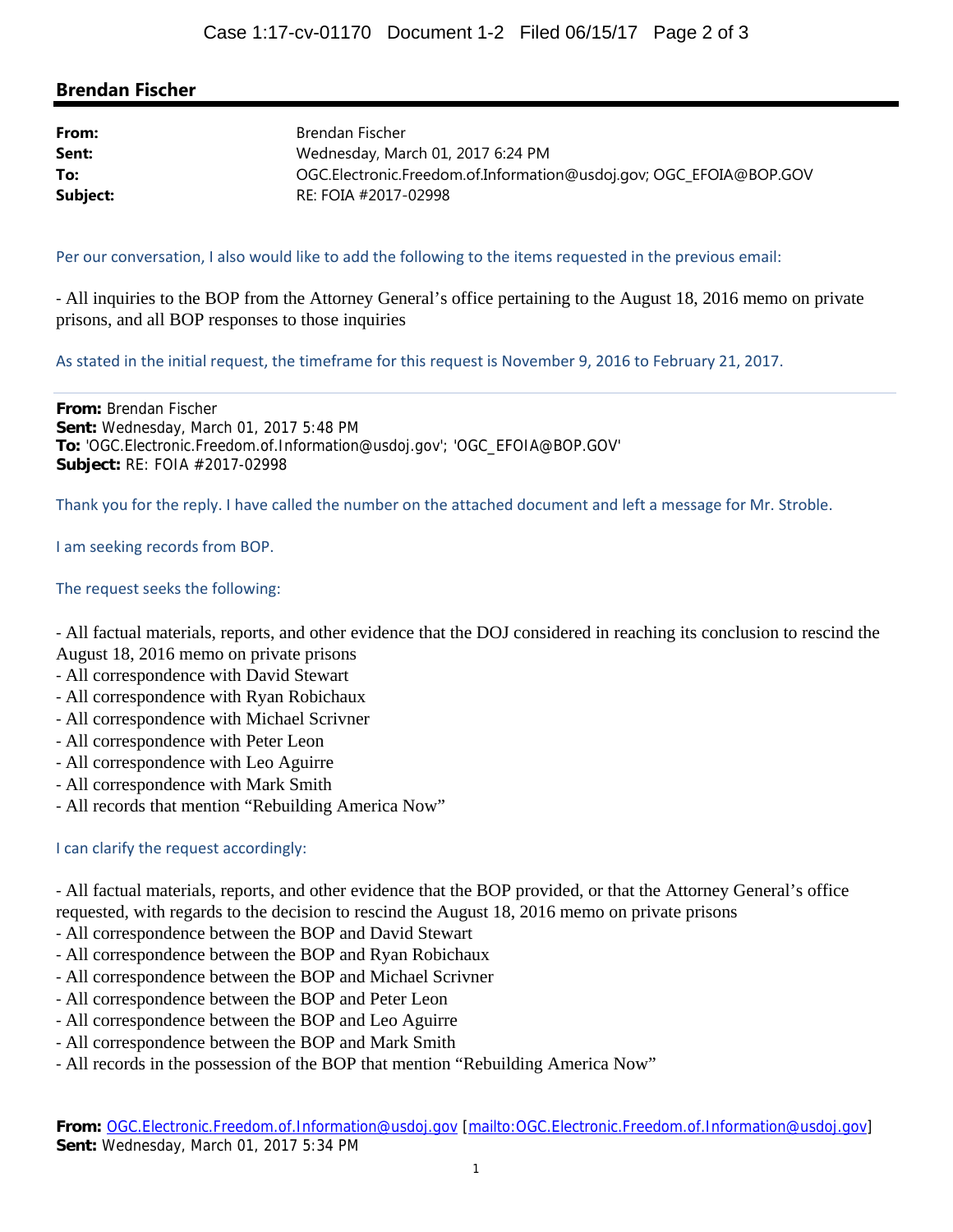**To:** Brendan Fischer **Subject:** FOIA #2017-02998

Please see attached.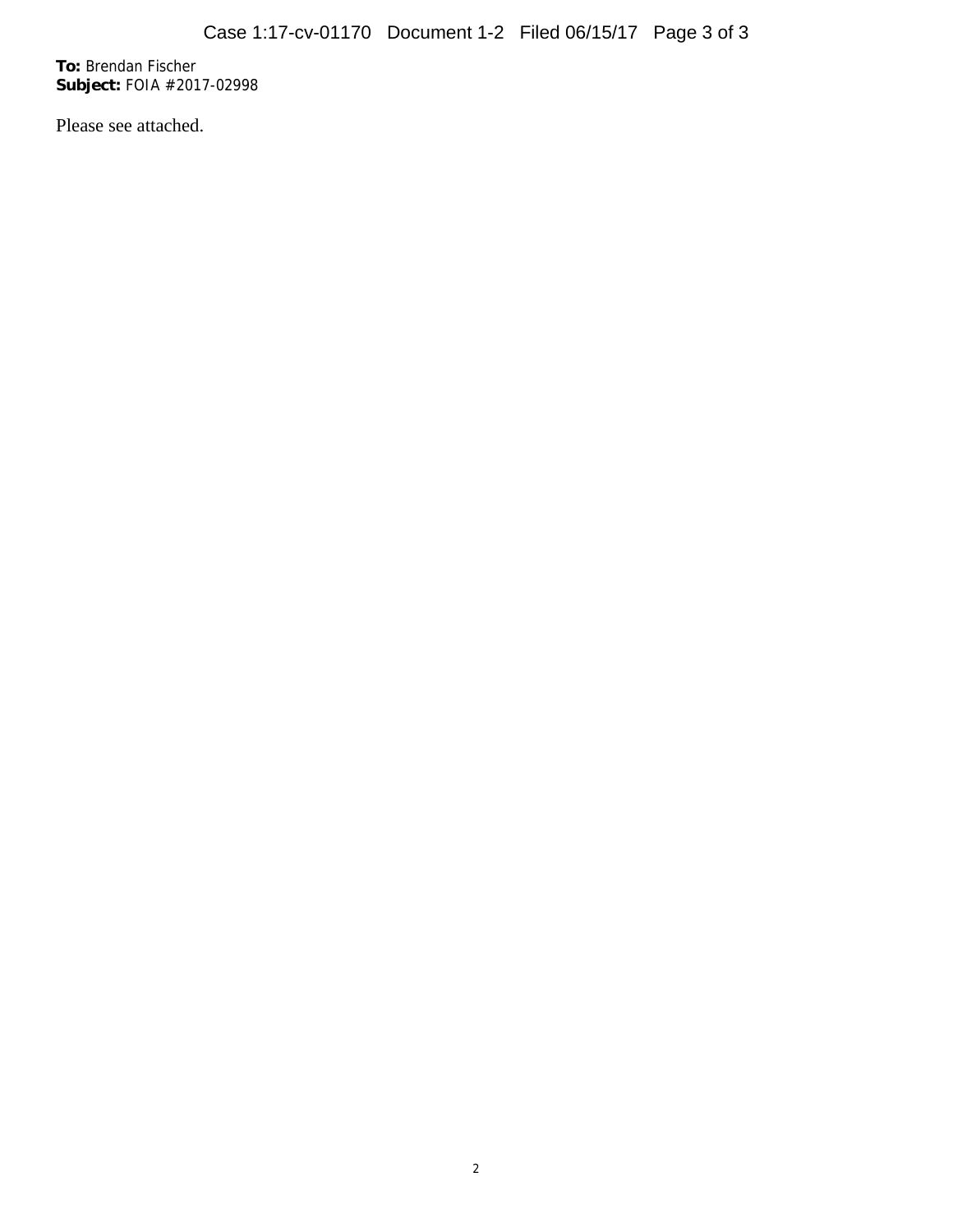# **EXHIBIT 3**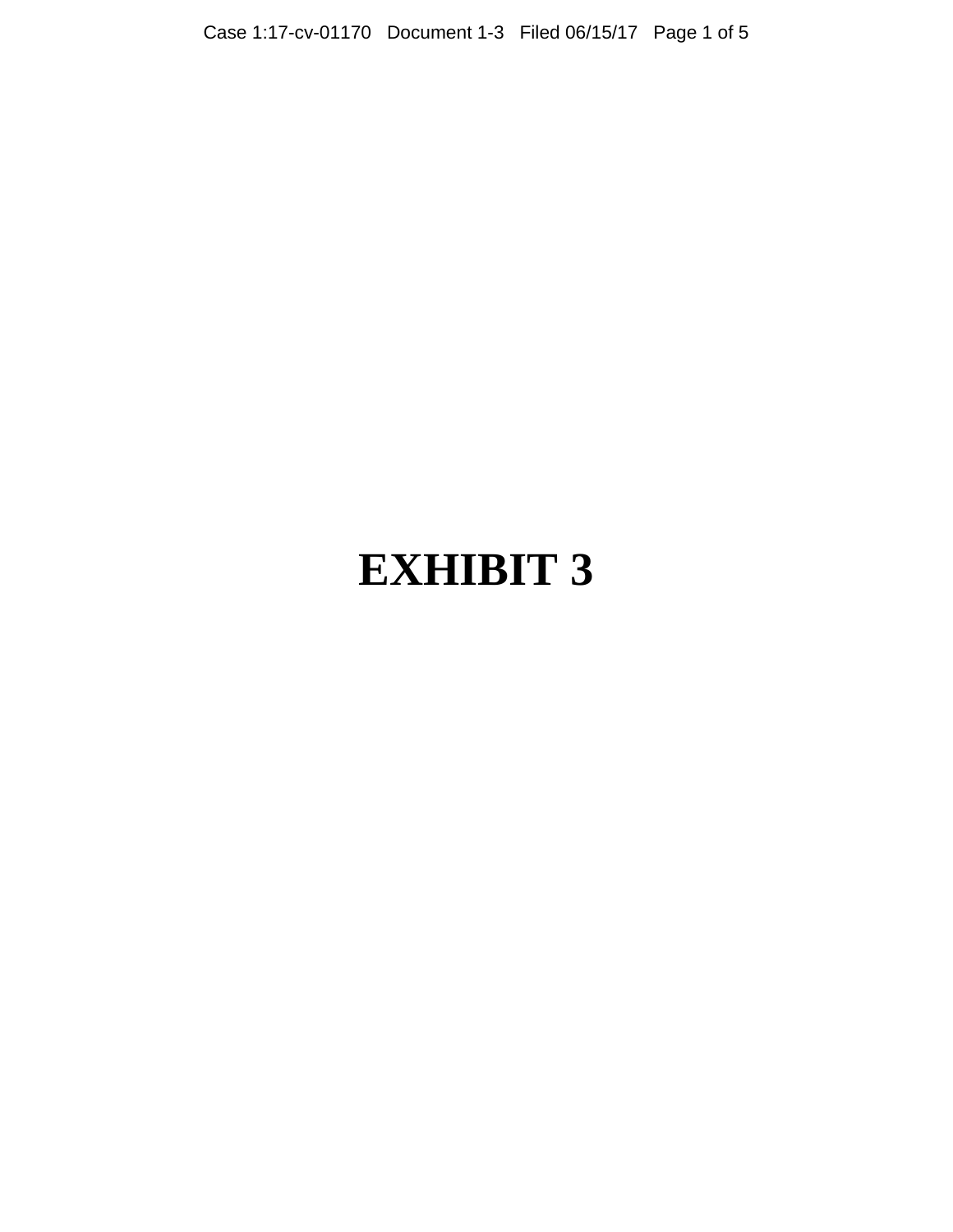## Case 1:17-cv-01170 Document 1-3 Filed 06/15/17 Page 2 of 5



1411 K Street NW, Suite 1400 Washington, DC 20005 tel: 202-736-2200 fax: 202-736-2222

Via Email and Certified Mail

May 22, 2017

Melissa Golden, Lead Paralegal and FOIA Specialist Office of Legal Counsel, Department of Justice 950 Pennsylvania Avenue, N.W. Room 5511 Washington, D.C. 20530 USDOJ-OfficeofLegalCounsel@usdoj.gov

C. Darnell Stroble, FOIA Public Liason Federal Bureau of Prisons, Department of Justice 320 First Street, NW, Room 936 Washington, D.C. 20534 OGC.Electronic.Freedom.of.Information@usdoj.gov

Jeanetta Howard, Government Information Specialist Office of the Inspector General, Department of Justice 950 Pennsylvania Avenue, N.W., Suite 4726 Washington, D.C. 20530 OIGFOIA@usdoj.gov

### *RE: FOIA number 2017-03002; 17-0IG-143; FY17-134*

This letter is to inform you that the Campaign Legal Center (CLC) intends to file suit seeking a court order requiring the government to stop its unreasonable and unlawful delay in complying with the above captioned Freedom of Information Act (FOIA) request, unless the documents requested are produced, or a timely schedule for compliance is agreed upon, within two weeks from the date of this letter.

The FOIA request was filed almost three months ago and was granted expedited processing approximately two months ago. However, as set forth below, the government now appears to be stonewalling to delay the release of these documents.

This narrowly tailored request relates to a matter of widespread and exceptional media interest namely, how and why the Department of Justice reversed its earlier decision on the use of private prisons, and whether the financial support that certain private prison companies had provided to President Trump's candidacy and inauguration played a role.

The Office of Public Affairs properly granted this request expedited processing on March 22, 2017. No documents, however, have yet been produced.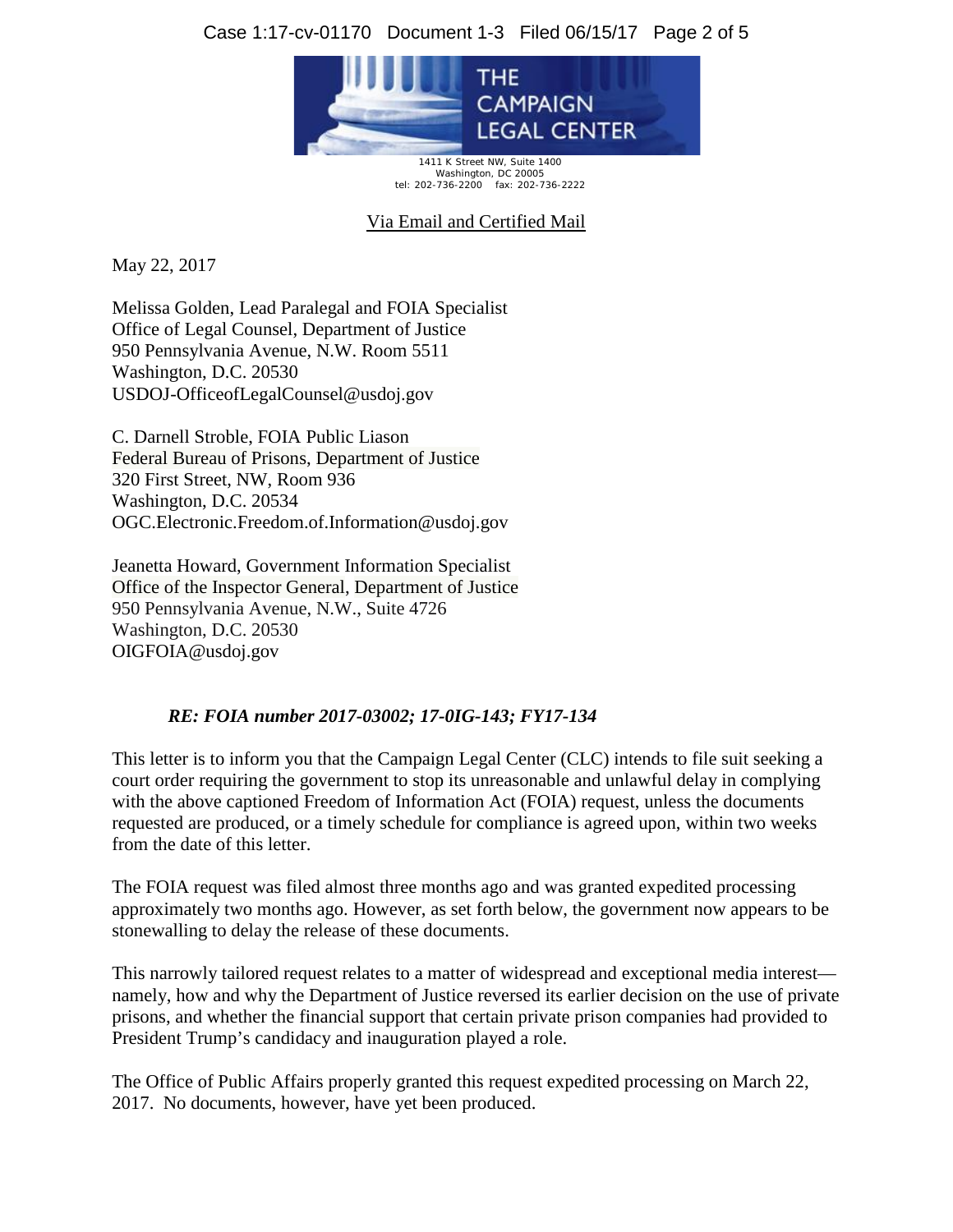CLC is currently engaged in administrative proceedings before another federal agency related to the activity that is the subject of this FOIA request. The requested documents may be critical to the resolution of those proceedings.

Accordingly, if document production does not begin within two weeks, or a timely schedule for compliance is not agreed upon within two weeks, CLC intends to file suit challenging the Department of Justice's unreasonable delay in fulfilling the above captioned request.

# **CLC's FOIA Request**

On February 28, 2017, CLC submitted a single request via email to the Office of Legal Counsel (OLC), Bureau of Prisons (BOP), and Office of Inspector General (OIG) for the following records:

- All factual materials, reports, and other evidence that the DOJ considered in reaching its conclusion to rescind the August 18, 2016 memo on private prisons

- All correspondence with David Stewart
- All correspondence with Ryan Robichaux
- All correspondence with Michael Scrivner
- All correspondence with Peter Leon
- All correspondence with Leo Aguirre
- All correspondence with Mark Smith
- All records that mention "Rebuilding America Now"

The request was for a narrow timeframe: November 9, 2016 to February 21, 2017. The request also sought a fee waiver and expedited processing, and provided an explanation for why such waivers were appropriate in this instance.

On March 22, 2017, the Office of Public Affairs (OPA) granted CLC's request for expedited processing, pursuant to 28 C.F.R. §16.5(e)(2), since the requested records pertain to "[a] matter of widespread and exceptional media interest in which there exist possible questions about the government's integrity that affect public confidence," *id*. § 16.5(e)(1)(iv). OPA's decision was communicated to CLC in a March 24, 2017 letter from OLC Special Counsel Paul P. Colburn.

As of May 22, 2017, none of the DOJ offices have provided records that are responsive to this request. BOP and OIG representatives have stopped replying to CLC's inquiries as to the status of the request. And despite the request being granted expedited processing, an OLC representative is asserting that responsive records will not be released until the end of the year nearly 11 months after the request was filed.

Below is a summary of interactions with the relevant DOJ offices following CLC's February 28, 2017 request.

# **Bureau of Prisons**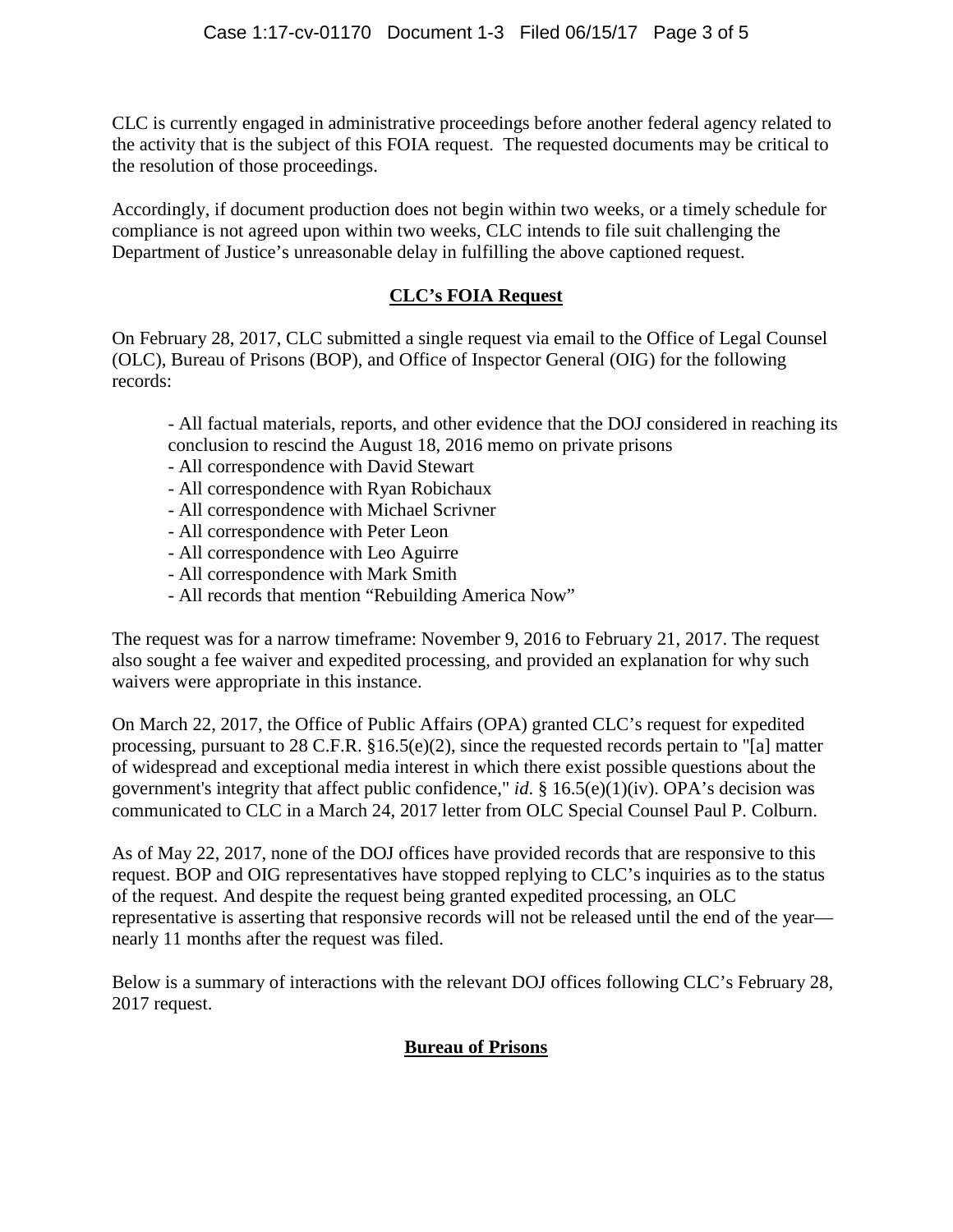On March 1, 2017, OGC.Electronic.Freedom.of.Information@usdoj.gov sent CLC an email with an attached letter signed by BOP Senior Counsel Ronald Rodgers stating that "It appears that your request was misdirected to this office and that you seek records pertaining solely to the DOJ and/or the Office of the Attorney General. As it appears that you already sent your request to other DOJ FOIA offices, we will not take any further action on this request."

That same day, CLC replied via email that the request was properly directed to BOP, and in order to dispel any confusion clarified that the request was for:

*- All factual materials, reports, and other evidence that the BOP provided, or that the Attorney General's office requested, with regards to the decision to rescind the August 18, 2016 memo on private prisons* 

- *- All correspondence between the BOP and David Stewart*
- *- All correspondence between the BOP and Ryan Robichaux*
- *- All correspondence between the BOP and Michael Scrivner*
- *- All correspondence between the BOP and Peter Leon*
- *- All correspondence between the BOP and Leo Aguirre*
- *- All correspondence between the BOP and Mark Smith*
- *- All records in the possession of the BOP that mention "Rebuilding America Now"*

Later that same day, March 1, 2017, CLC spoke on the phone with BOP FOIA Public Liaison, Mr. C. Darnell Stroble, and clarified that the request was properly directed to BOP. Following that conversation, CLC emailed:

*Per our conversation, I also would like to add the following to the items requested in the previous email:*

*- All inquiries to the BOP from the Attorney General's office pertaining to the August 18, 2016 memo on private prisons, and all BOP responses to those inquiries*

*As stated in the initial request, the timeframe for this request is November 9, 2016 to February 21, 2017.*

On March 2, OGC.Electronic.Freedom.of.Information@usdoj.gov sent CLC an email with an attached unsigned letter acknowledging the receipt of the request, and assigning it FOIA number 2017-03002.

On May 15, CLC left a voice message for Mr. Stroble inquiring about the status of the request.

On May 16, Linda Bowe from BOP's Central Office called CLC to say that document requests had been sent to BOP's component offices, and stated that the request was on the "complex" track and could still take quite some time to complete. CLC informed Ms. Bowe that our request for expedited processing had been granted by OPA, and she said that "wires had been crossed" at the agency and said that Mr. Stroble would be calling to follow up within 24 hours.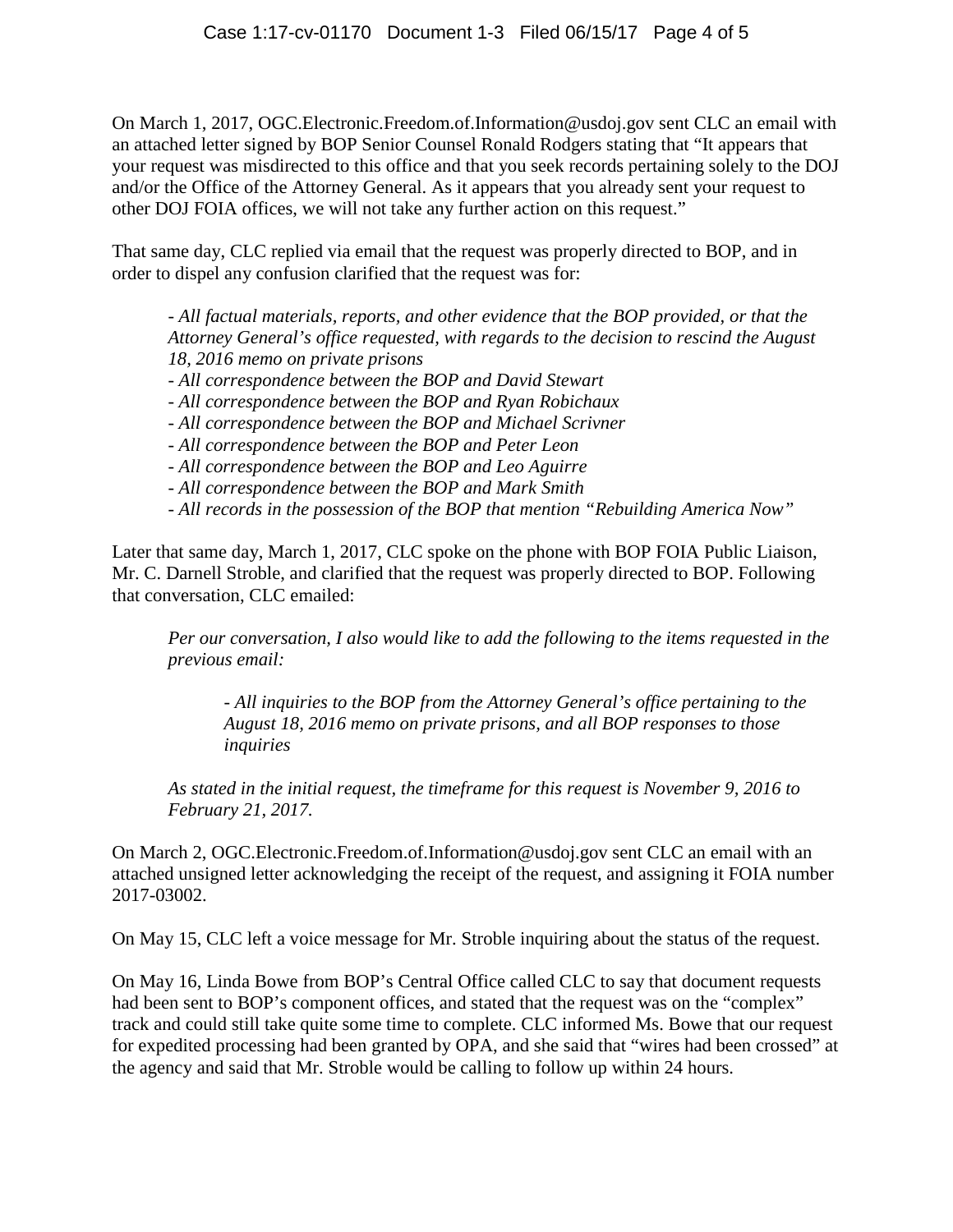Mr. Stroble did not follow up within 24 hours.

On May 18, CLC left a voice message for Mr. Stroble about the status of the request.

### **Office of Inspector General**

On March 7, OIGFOIA@usdoj.gov sent CLC an email with an attached letter signed by Government Information Specialist Jeanetta M. Howard acknowledging the receipt of the request, and assigned it control number 17-0IG-143.

On April 13, CLC sent an email inquiring as to the status of the request.

On May 18, CLC left a voice message with Ms. Howard inquiring as to the status of the request.

## **Office of Legal Counsel**

On March 24, USDOJ-OfficeofLegalCounsel@usdoj.gov sent an email signed by OLC's FOIA and Records Management Attorney Jared Kaprove, with an attached letter signed by Special Counsel Paul P. Colburn acknowledging the receipt of the request, and assigning it tracking number FY17-134.

Additionally, Mr. Colburn's letter noted that, on March 22, the Office of Public Affairs (OPA) had granted CLC's request for expedited processing, pursuant to 28 C.F.R. §16.5(e)(2).

On April 13, CLC sent an email to USDOJ-OfficeofLegalCounsel@usdoj.gov inquiring about the status of the request.

On April 14, OLC Paralegal and FOIA Specialist Melissa Golden replied from that email address that "our best estimate is that we hope to complete the processing of your request by the end of the calendar year."

\* \* \*

Given that CLC's request has been granted expedited processing, these delays in disclosing the requested records are unreasonable. Accordingly, CLC intends to file a lawsuit if the records are not timely disclosed.

Respectfully submitted,

 $\sqrt{s}$ 

Brendan Fischer Director, Federal and FEC Reform Campaign Legal Center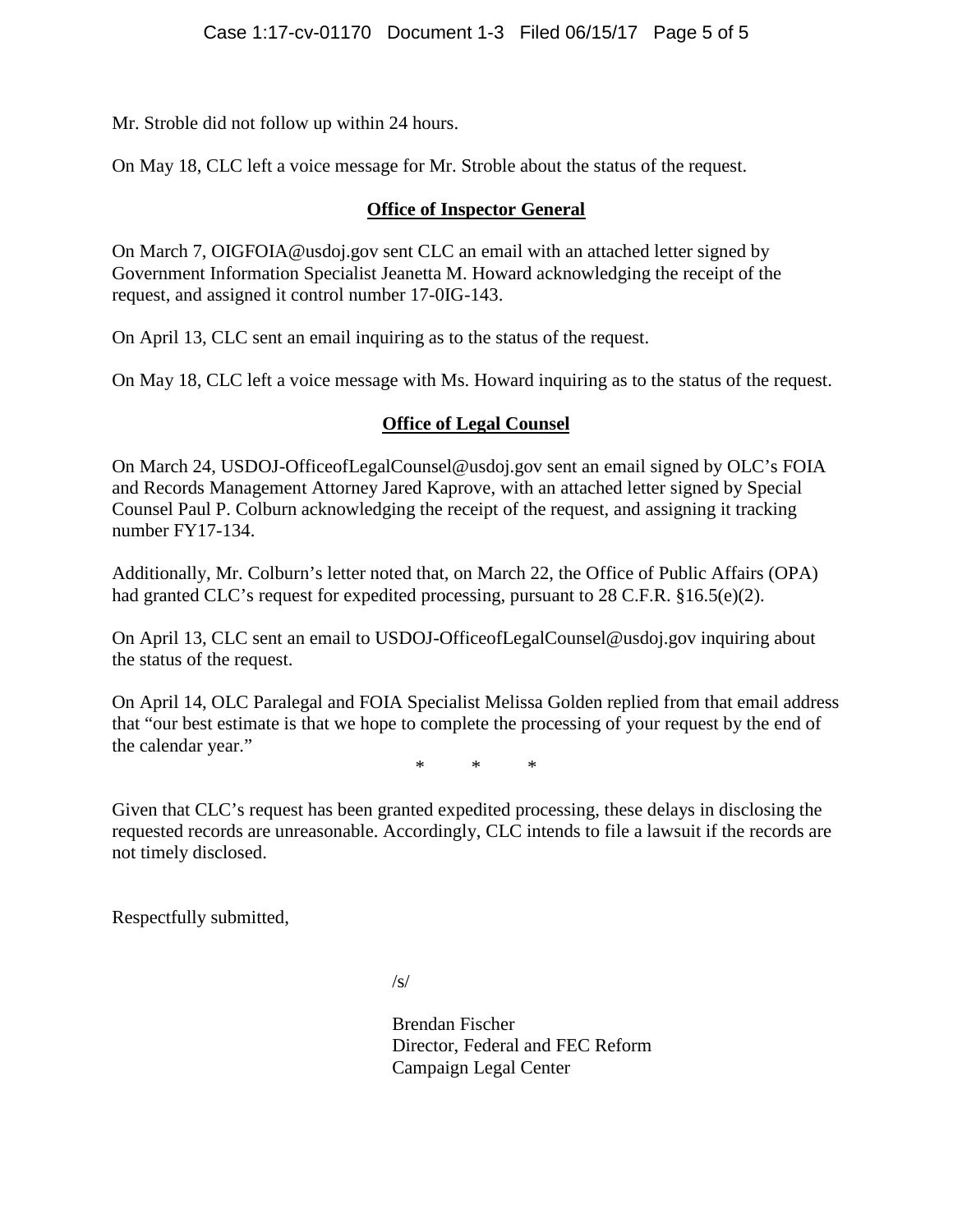# **EXHIBIT 4**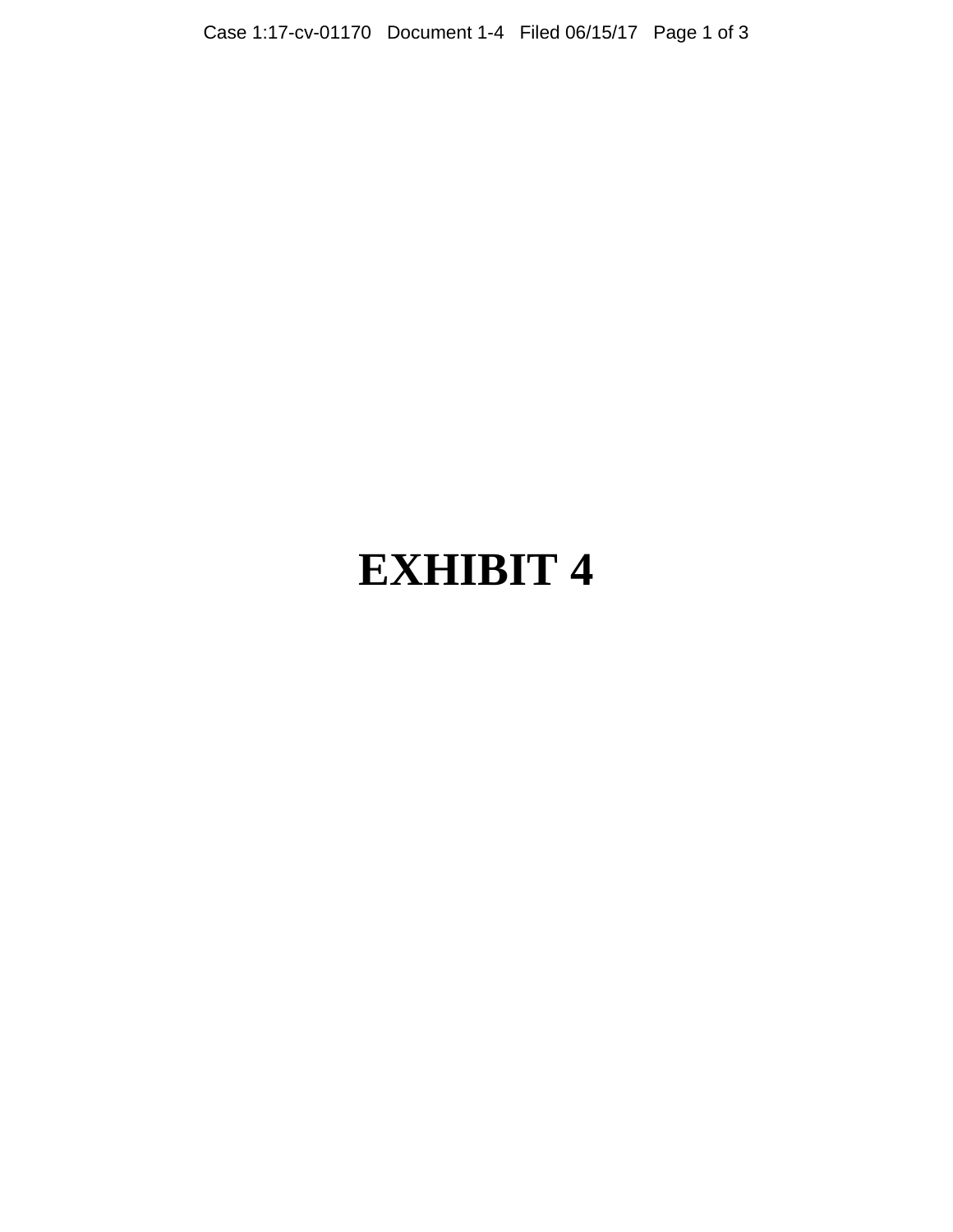## **Brendan Fischer**

**From:** Brendan Fischer **Sent:** Tuesday, June 06, 2017 1:39 PM **To:** 'mnorth@bop.gov' **Subject:** FOIA #2017-03002

Michael:

In our conversation on June 1, 2017, you stated that in order for BOP to search for the email portion of CLC's February 28, 2017 request (FOIA 2017-03002), it would need the email domain names for the individual non-BOP employees named in the request, and the names of specific BOP employees to whom the request is directed.

We are willing to revise our request in order to identify the specific email domains for the non-BOP employees named in the request.

Accordingly, we request:

- ‐ All factual materials, reports, and other evidence that the BOP provided, or that the Attorney General's office requested, with regards to the decision to rescind the August 18, 2016 memo on private prisons.
- All inquiries to the BOP from the Attorney General's office pertaining to the August 18, 2016 memo on private prisons, and all BOP responses to those inquiries.

All emails, sent to and received from, the following domains:

- ‐ @capitolcounsel.com
- ‐ @bradley.com
- ‐ @slgroupdc.com

All emails, sent and received, that mention:

‐ "Rebuilding America Now"

However, we are unable and unwilling to specify the names of particular BOP employees to whom this request pertains. This new demand from BOP could unduly narrow the scope of our request.

BOP's purported difficulties in searching the email component of CLC's February 28, 2017 request had not been raised before June 1, 2017, despite multiple interactions between CLC and BOP. It was not raised on March 1, 2017, when BOP FOIA Public Liaison Mr. C. Darnell Stroble spoke with CLC and requested that we tailor our request (which we did), nor was it raised on May 16, when BOP's Linda Bowe advised CLC that document requests had already been submitted to BOP's component offices.

As we discussed, CLC's request has been granted expedited processing by the Office of Public Affairs. We anticipate a timely response to this request.

Brendan M. Fischer Federal and FEC Program Director Campaign Legal Center